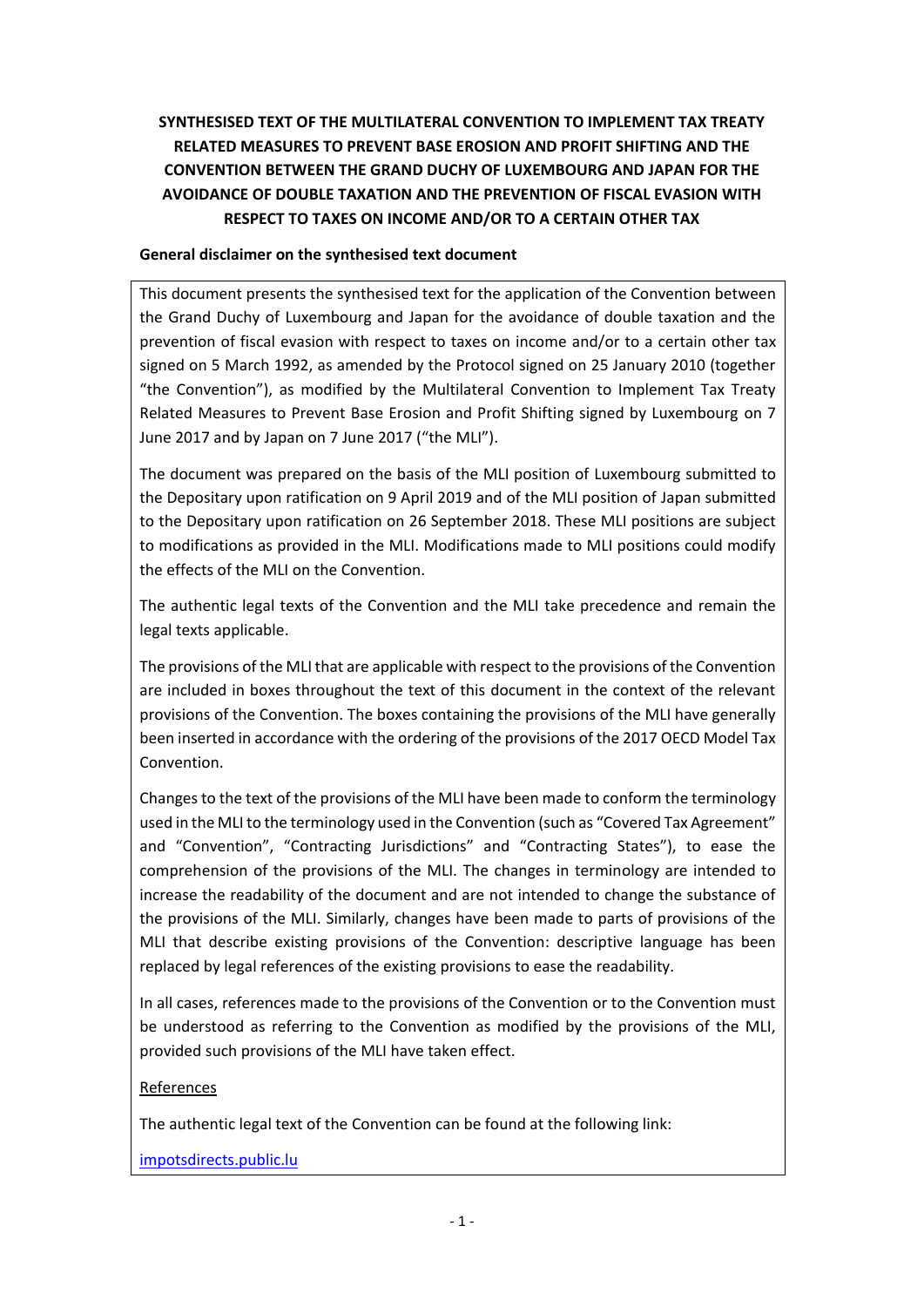The text of the MLI and the MLI position of Luxembourg submitted to the Depositary upon ratification on 9 April 2019 and of the MLI position of Japan submitted to the Depositary upon ratification on 26 September 2018 can be found on the **MLI Depositary (OECD)** [webpage.](https://www.oecd.org/tax/treaties/multilateral-convention-to-implement-tax-treaty-related-measures-to-prevent-beps.htm)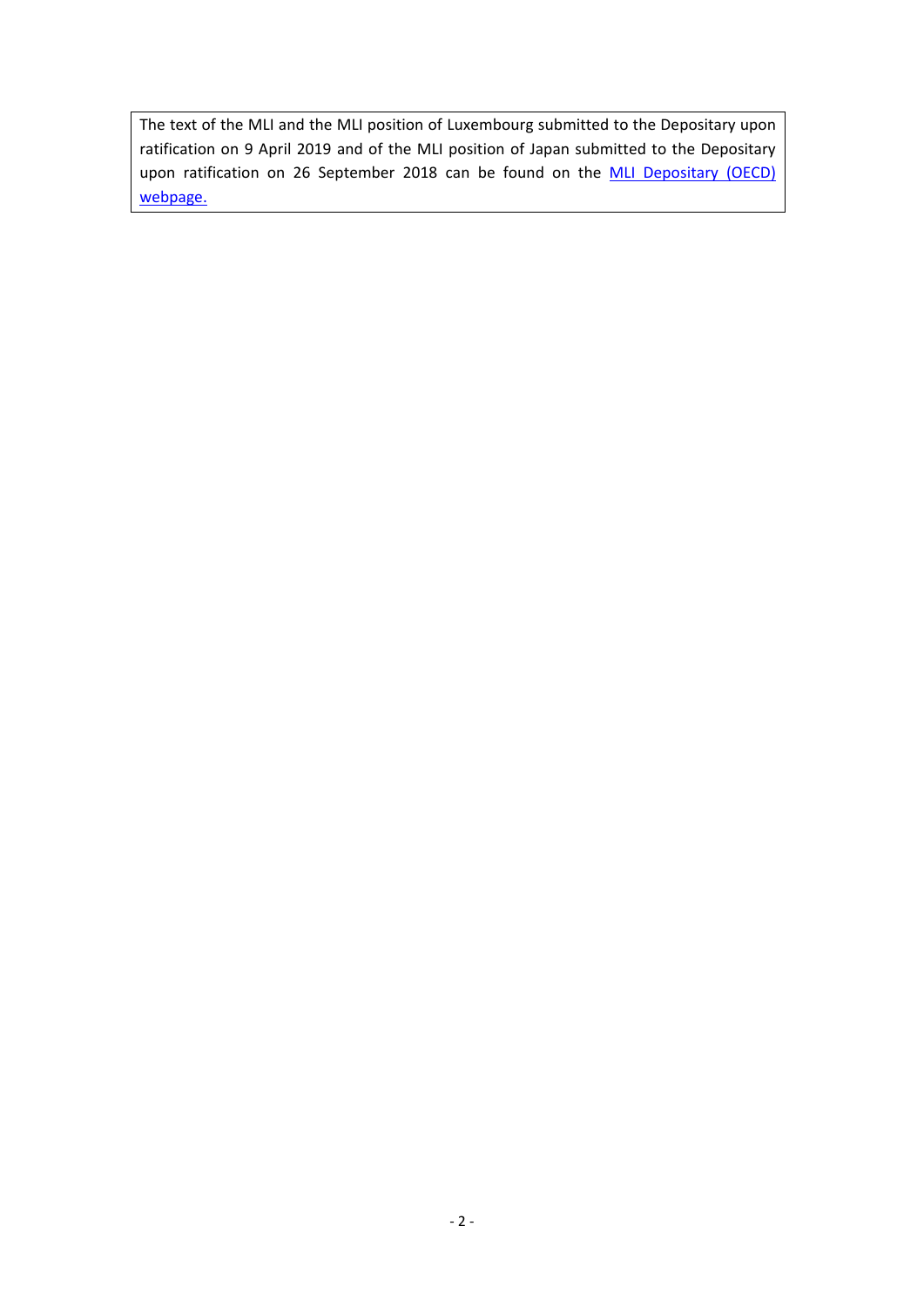## **Disclaimer on the entry into effect of the provisions of the MLI**

### Entry into Effect of the MLI Provisions

The provisions of the MLI applicable to this Convention do not take effect on the same dates as the original provisions of the Convention. Each of the provisions of the MLI could take effect on different dates, depending on the types of taxes involved (taxes withheld at source or other taxes levied) and on the choices made by Luxembourg and Japan in their MLI positions.

Dates of the deposit of instruments of ratification, acceptance or approval: 9 April 2019 for Luxembourg and 26 September2018 for Japan.

Entry into force of the MLI: 1 August 2019 for Luxembourg and 1 January 2019 for Japan.

Unless it is stated otherwise elsewhere in this document, the provisions of the MLI have effect with respect to the Convention:

In Luxembourg:

- with respect of taxes withheld at source on amounts paid or credited to non-residents, where the event giving rise to such taxes occurs on or after 1 January 2020;
- with respect to all other taxes, for taxes levied with respect to taxable periods beginning on or after 1 February 2020.

In Japan:

- with respect of taxes withheld at source on amounts paid or credited to non-residents, where the event giving rise to such taxes occurs on or after 1 January 2020;
- with respect to all other taxes, for taxes levied with respect to taxable periods beginning on or after 1 February 2020.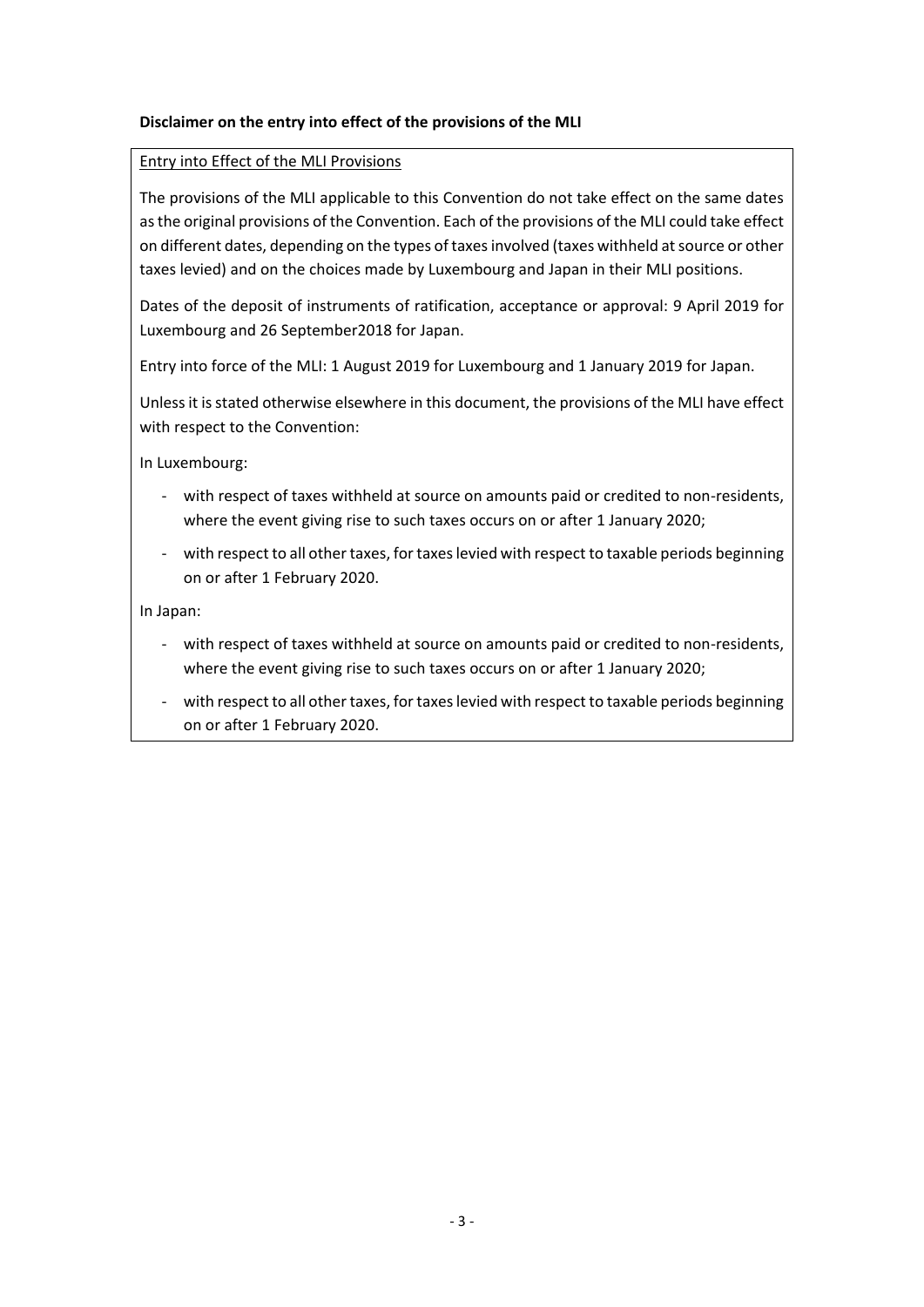## **CONVENTION**

# **BETWEEN THE GRAND DUCHY OF LUXEMBOURG AND JAPAN FOR THE AVOIDANCE OF DOUBLE TAXATION AND THE PREVENTION OF FISCAL EVASION WITH RESPECT TO TAXES ON INCOME AND/OR TO A CERTAIN OTHER TAX**

The Government of the Grand Duchy of Luxembourg and the Government of Japan,

**[Replaced by paragraph 1 and paragraph 3 of Article 6 of the MLI]** [Desiring to conclude a Convention for the avoidance of double taxation and the prevention of fiscal evasion with respect to taxes on income and/or to a certain other tax,]

*The following paragraph 1 and paragraph 3 of Article 6 of the MLI replace the text referring to an intent to eliminate double taxation in the preamble of this Convention:*

*ARTICLE 6 OF THE MLI – PURPOSE OF A COVERED TAX AGREEMENT*

Desiring to further develop their economic relationship and to enhance their co-operation in tax matters,

Intending to eliminate double taxation with respect to the taxes covered by [*this Convention*] without creating opportunities for non-taxation or reduced taxation through tax evasion or avoidance (including through treaty-shopping arrangements aimed at obtaining reliefs provided in [*the Convention*] for the indirect benefit of residents of third jurisdictions),

Have agreed as follows:

### **Article 1**

This Convention shall apply to persons who are residents of one or both of the Contracting States.

*The following paragraphs 1 and 3 of Article 3 of the MLI apply and supersede the provisions of this Convention:*

### *ARTICLE 3 OF THE MLI – TRANSPARENT ENTITIES*

For the purposes of the [*Convention*], income derived by or through an entity or arrangement that is treated as wholly or partly fiscally transparent under the tax law of either [*Contracting State*] shall be considered to be income of a resident of a [*Contracting State*] but only to the extent that the income is treated, for purposes of taxation by that [*Contracting State*], as the income of a resident of that [*Contracting State*]. In no case shall the provisions of this paragraph be construed to affect a [*Contracting State's*] right to tax the residents of that [*Contracting State*].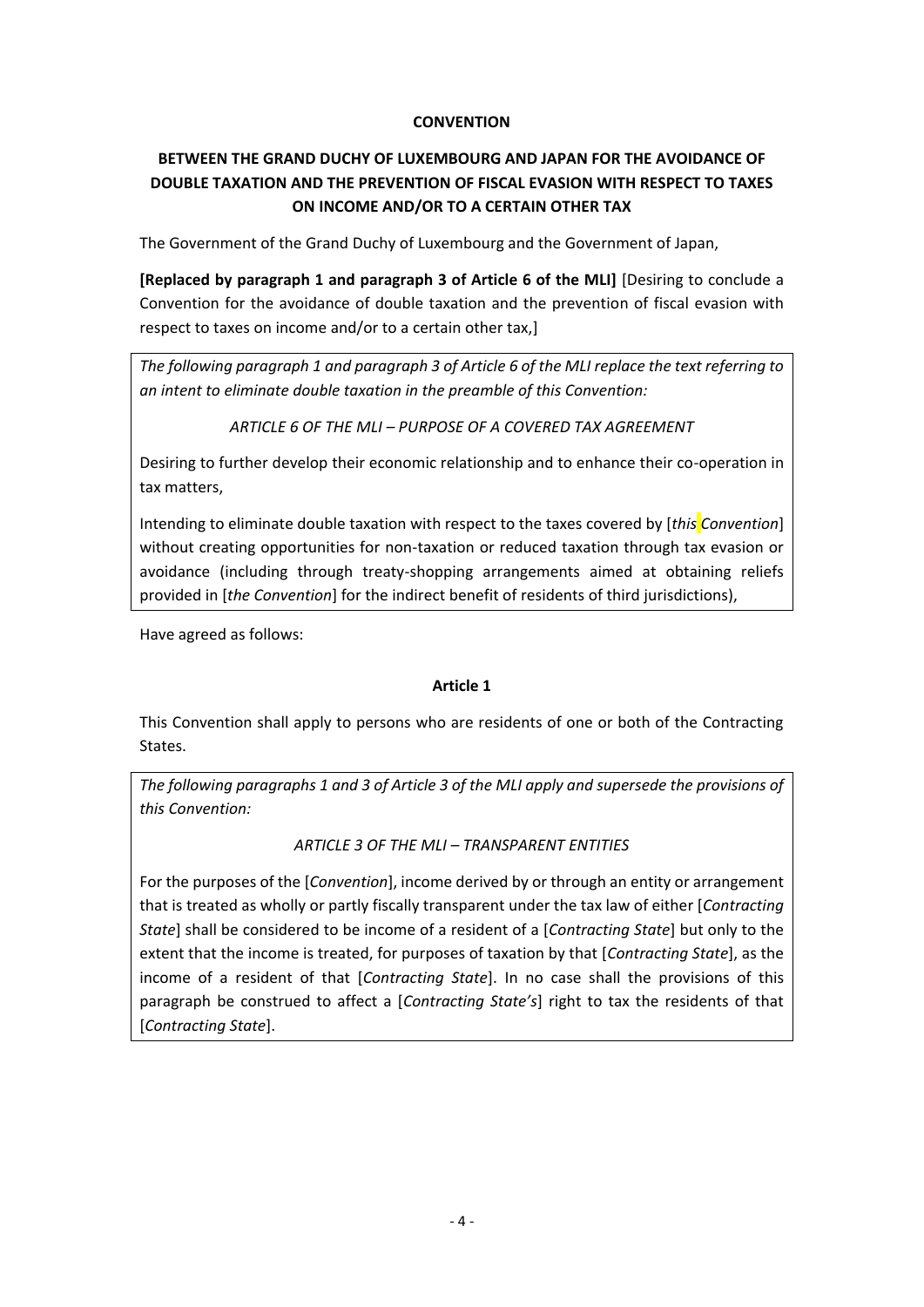1. This Convention shall apply to the following taxes:

(a) in the Grand Duchy of Luxembourg:

- (i) the income tax on individuals (l'impôt sur le revenu des personnes physiques);
- (ii) the corporation tax (l'impôt sur le revenu des collectivités);
- (iii) the tax on fees of directors of companies (l'impôt spécial sur les tantièmes);
- (iv) the capital tax (l'impôt sur la fortune); and
- (v) the communal trade tax (l'impôt commercial communal)

(hereinafter referred to as "Luxembourg tax");

(b) in Japan:

- (i) the income tax;
- (ii) the corporation tax; and
- (iii) the local inhabitant taxes

(hereinafter referred to as "Japanese tax").

2. This Convention shall also apply to any identical or substantially similar taxes, whether national or local, which are imposed after the date of signature of this Convention in addition to, or in place of, those referred to in paragraph 1. The competent authorities of the Contracting States shall notify each other of any substantial changes which have been made in their respective taxation laws within a reasonable period of time after such changes.

- 1. For the purposes of this Convention, unless the context otherwise requires:
	- (a) the term "Luxembourg" means the Grand Duchy of Luxembourg and, when used in a geographical sense, means the territory of the Grand Duchy of Luxembourg;
	- (b)the term "Japan", when used in a geographical sense, means all the territory of Japan, including its territorial sea, in which the laws relating to Japanese tax are in force, and all the area beyond its territorial sea, including the sea-bed and subsoil thereof, over which Japan has jurisdiction in accordance with international law and in which the laws relating to Japanese tax are in force;
	- (c) the terms "a Contracting State" and "the other Contracting State" mean Luxembourg or Japan, as the context requires;
	- (d) the term "tax" means Luxembourg tax or Japanese tax, as the context requires;
	- (e) the term "person" includes an individual, a company and any other body of persons;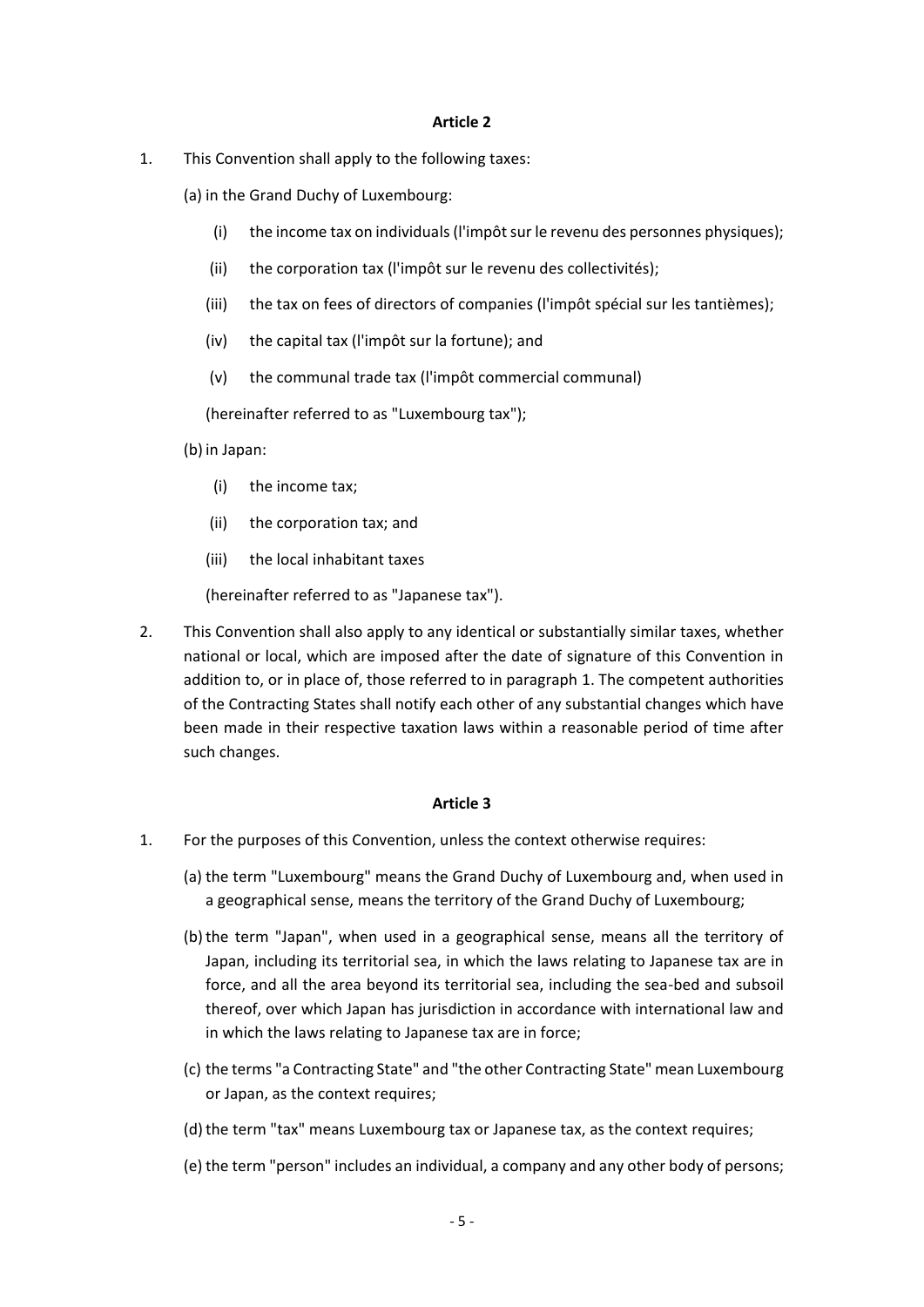- (f) the term "company" means any body corporate or any entity which is treated as a body corporate for the tax purposes;
- (g) the terms "enterprise of a Contracting State" and "enterprise of the other Contracting State" mean respectively an enterprise carried on by a resident of a Contracting State and an enterprise carried on by a resident of the other Contracting State;
- (h)the term "nationals" means all individuals possessing the nationality of either Contracting State and all juridical persons created or organized under the laws of that Contracting State and all organizations without juridical personality treated for the purposes of tax of that Contracting State as juridical persons created or organized under the laws of that Contracting State;
- (i) the term "international traffic" means any transport by a ship or aircraft operated by an enterprise of a Contracting State, except when the ship or aircraft is operated solely between places in the other Contracting State; and
- (j) the term "competent authority" means:
	- (i) in the case of Luxembourg, the Minister of Finance or his authorized representative;
	- (ii) in the case of Japan, the Minister of Finance or his authorized representative.
- 2. As regards the application of this Convention by a Contracting State, any term not defined therein shall, unless the context otherwise requires, have the meaning which it has under the laws of that Contracting State concerning the taxes to which this Convention applies.

- 1. For the purposes of this Convention, the term "resident of a Contracting State" means any person who, under the laws of that Contracting State, is liable to tax therein by reason of his domicile, residence, place of head or main office or any other criterion of a similar nature.
- 2. Where by reason of the provisions of paragraph 1 an individual is a resident of both Contracting States, then this case shall be determined in accordance with the following rules:
	- (a) he shall be deemed to be a resident of the Contracting State with which his personal and economic relations are closest (centre of vital interests);
	- (b) if the Contracting State in which he has his centre of vital interests cannot be determined, he shall be deemed to be a resident of the Contracting State in which he has an habitual abode;
	- (c) if he has an habitual abode in both Contracting States or in neither of them, he shall be deemed to be a resident of the Contracting State of which he is a national;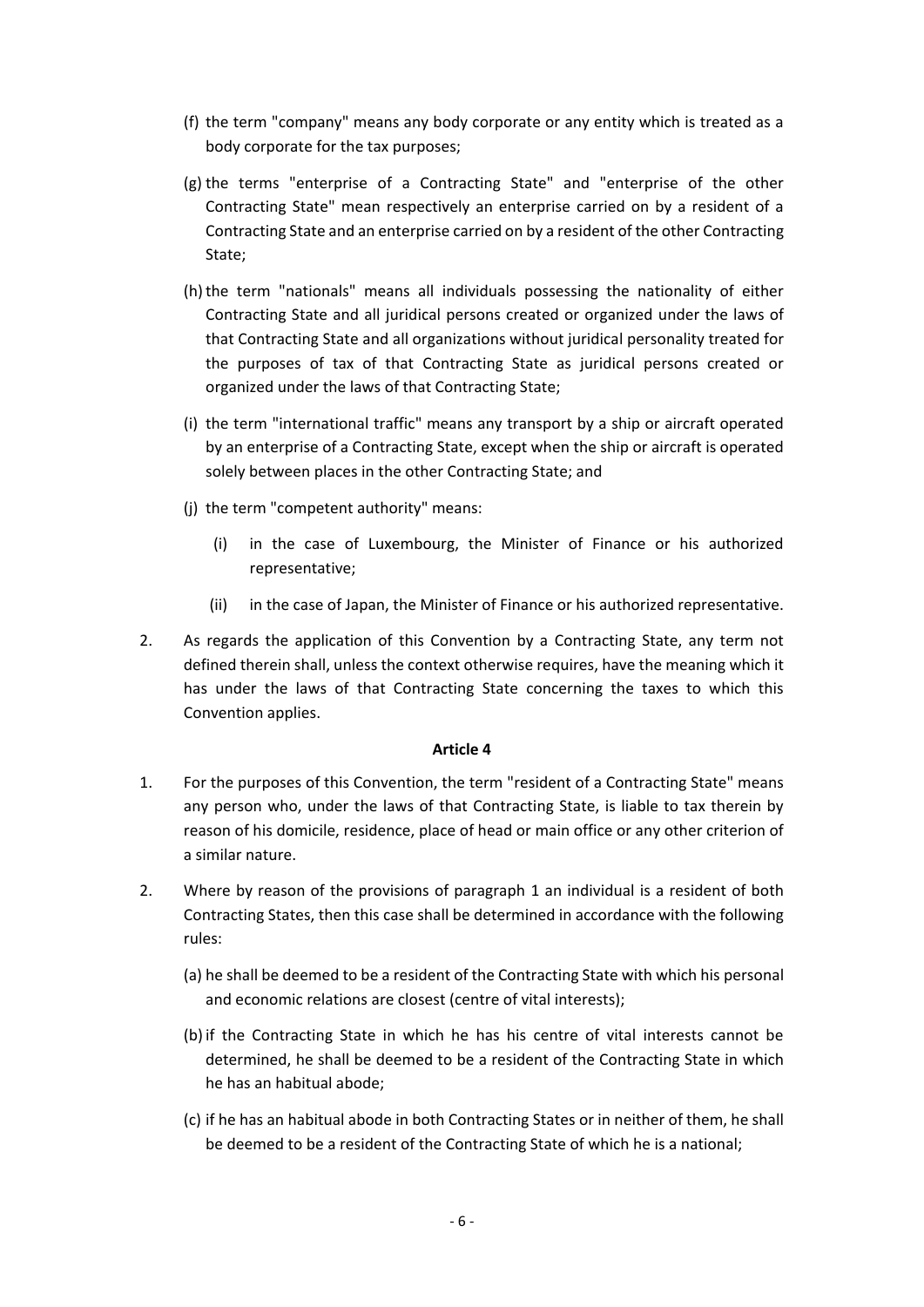- (d) if he is a national of both Contracting States or neither of them, the competent authorities of the Contracting States shall settle the question by mutual agreement.
- 3. Where by reason of the provisions of paragraph 1 a person other than an individual is a resident of both Contracting States, then it shall be deemed to be a resident of the Contracting State in which its head or main office is situated.

- 1. For the purposes of this Convention, the term "permanent establishment" means a fixed place of business through which the business of an enterprise is wholly or partly carried on.
- 2. The term "permanent establishment" includes especially:
	- (a) a place of management;
	- (b) a branch;
	- (c) an office;
	- (d) a factory;
	- (e) a workshop; and
	- (f) a mine, an oil or gas well, a quarry or any other place of extraction of natural resources.
- 3. A building site or construction or installation project constitutes a permanent establishment only if it lasts more than twelve months.
- 4. Notwithstanding the provisions of the preceding paragraphs of this Article, the term, "permanent establishment" shall be deemed not to include:
	- (a) the use of facilities solely for the purpose of storage, display or delivery of goods or merchandise belonging to the enterprise;
	- (b)the maintenance of a stock of goods or merchandise belonging to the enterprise solely for the purpose of storage, display or delivery;
	- (c) the maintenance of a stock of goods of merchandise belonging to the enterprise solely for the purpose of processing by another enterprise;
	- (d) the maintenance of a fixed place of business solely for the purpose of purchasing goods or merchandise or of collecting information, for the enterprise;
	- (e) the maintenance of a fixed place of business solely for the purpose of carrying on, for the enterprise, any other activity of a preparatory or auxiliary character; and
	- (f) the maintenance of a fixed place of business solely for any combination of activities mentioned in sub-paragraphs (a) to (e), provided that the overall activity of the fixed place of business resulting from this combination is of a preparatory or auxiliary character.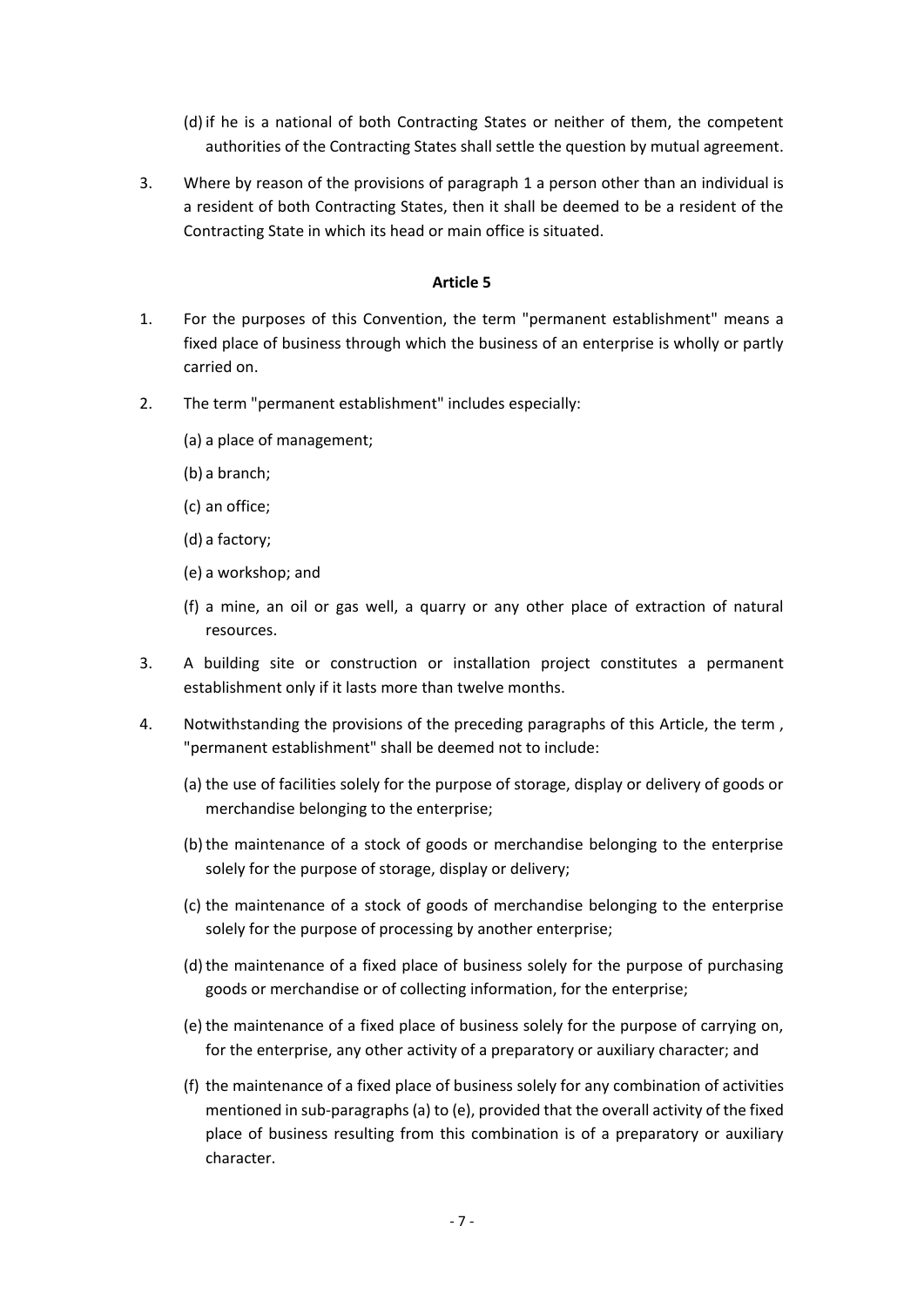- 5. Notwithstanding the provisions of paragraphs 1 and 2, where a person other than an agent of an independent status to whom the provisions of paragraph 6 apply - is acting on behalf of an enterprise and has, and habitually exercises, in a Contracting State an authority to conclude contracts in the name of the enterprise, that enterprise shall be deemed to have a permanent establishment in that Contracting State in respect of any activities which that person undertakes for the enterprise, unless the activities of such person, are limited to those mentioned in paragraph 4 which, if exercised through a fixed place of business, would not make this fixed place of business a permanent establishment under the provisions of that paragraph.
- 6. An enterprise shall not be deemed to have a permanent establishment in a Contracting State merely because it carries on business in that Contracting State through a broker, general commission agent or any other agent of an independent status, provided that such persons are acting in the ordinary course of their business.
- 7. The fact that a company which is a resident of a Contracting State controls or is controlled by a company which is a resident of the other Contracting State, or which carries on business in that other Contracting State (whether through a permanent establishment or otherwise), shall not of itself constitute either company a permanent establishment of the other.

- 1. Income derived by a resident of a Contracting State from immovable property (including income from agriculture or forestry) situated in the other Contracting State may be taxed in that other Contracting State.
- 2. The term "immovable property" shall have the meaning which it has under the laws of the Contracting State in which the property in question is situated. The term shall in any case include property accessory to immovable property, livestock and equipment used in agriculture and forestry, rights to which the provisions of general law respecting immovable property apply, usufruct of immovable property and rights to variable or fixed payments as consideration for the working of, or the right to work mineral deposits, sources and other natural resources; ships and aircraft shall not be regarded as immovable property.
- 3. The provisions of paragraph 1 shall apply to income derived from the direct use, letting, or use in any other form of immovable property.
- 4. The provisions of paragraphs 1 and 3 shall also apply to the income from immovable property of an enterprise and to income from immovable property used for the performance of independent personal services.

# **Article 7**

1. The profits of an enterprise of a Contracting State shall be taxable only in that Contracting State unless the enterprise carries on business in the other Contracting State through a permanent establishment situated therein. If the enterprise carries on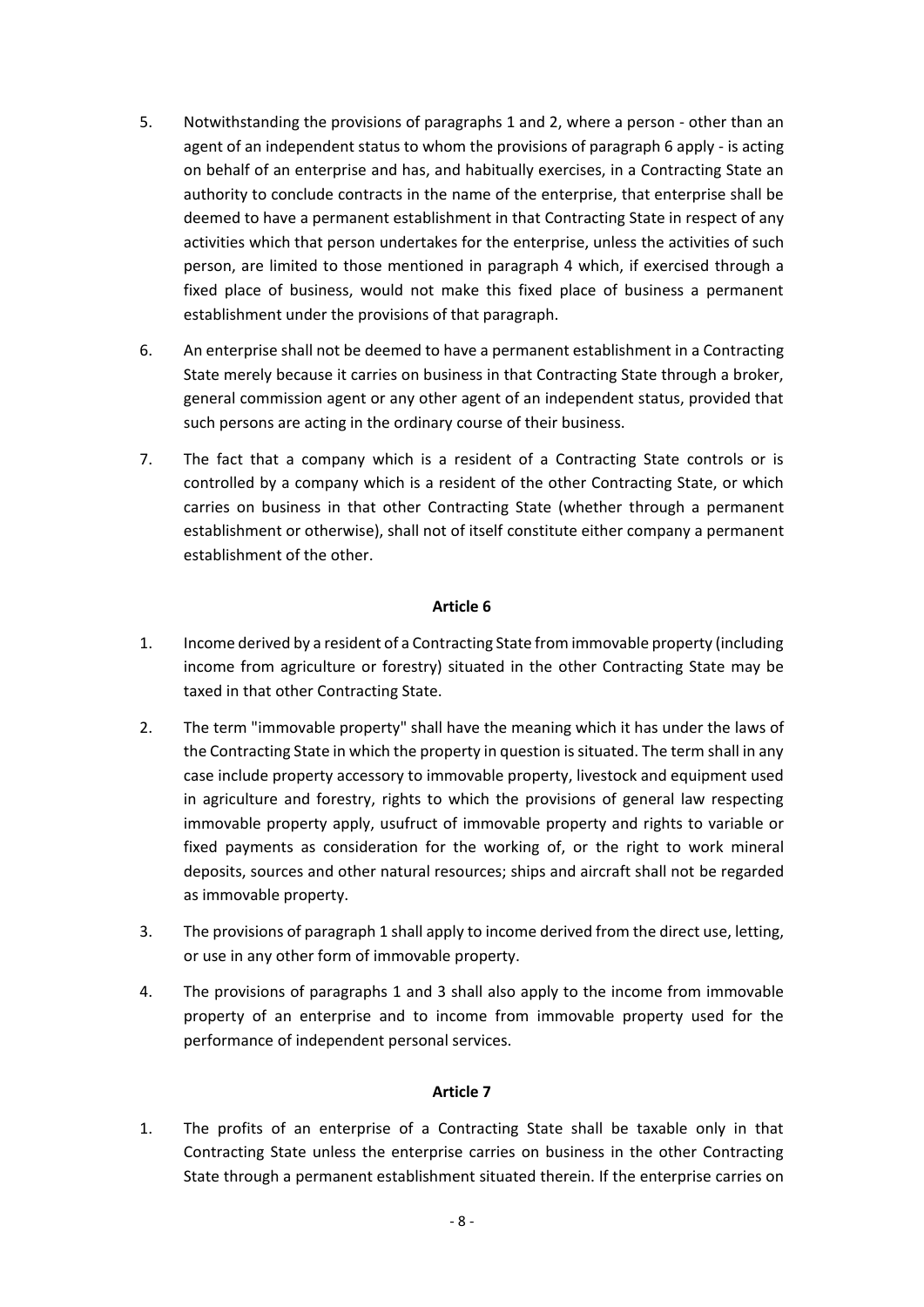business as aforesaid, the profits of the enterprise may be taxed in that other Contracting State but only so much of them as is attributable to that permanent establishment.

- 2. Subject to the provisions of paragraph 3, where an enterprise of a Contracting State carries on business in the other Contracting State through a permanent establishment situated therein, there shall in each Contracting State be attributed to that permanent establishment the profits which it might be expected to make if it were a distinct and separate enterprise engaged in the same or similar activities under the same or similar conditions and dealing wholly independently with the enterprise of which it is a permanent establishment.
- 3. In determining the profits of a permanent establishment, there shall be allowed as deductions expenses which are incurred for the purposes of the permanent establishment, including executive and general administrative expenses so incurred, whether in the Contracting State in which the permanent establishment is situated or elsewhere.
- 4. Insofar as it has been customary in a Contracting State to determine the profits to be attributed to a permanent establishment on the basis of an apportionment of the total profits of the enterprise to its various parts, nothing in paragraph 2 shall preclude that Contracting State from determining the profits to be taxed by such an apportionment as may be customary; the method of apportionment adopted shall, however, be such that the result shall be in accordance with the principles contained in this Article.
- 5. No profits shall be attributed to a permanent establishment by reason of the mere purchase by that permanent establishment of goods or merchandise for the enterprise.
- 6. For the purposes of the provisions of the preceding paragraphs of this Article, the profits to be attributed to the permanent establishment shall be determined by the same method year by year unless there is good and sufficient reason to the contrary.
- 7. Where profits include items of income which are dealt with separately in other Articles of this Convention, then the provisions of those Articles shall not be affected by the provisions of this Article.

- 1. Profits from the operation of ships or aircraft in international traffic carried on by an enterprise of a Contracting State shall be taxable only in that Contracting State.
- 2. In respect of the operation of ships or aircraft in international traffic carried on by an enterprise of a Contracting State, that enterprise, if an enterprise of Luxembourg, shall be exempt from the enterprise tax in Japan, and, if an enterprise of Japan, shall be exempt from any tax similar to the enterprise tax in Japan which may hereafter be imposed in Luxembourg.
- 3. The provisions of the preceding paragraphs of this Article shall also apply to profits from the participation in a pool, a joint business or an international operating agency.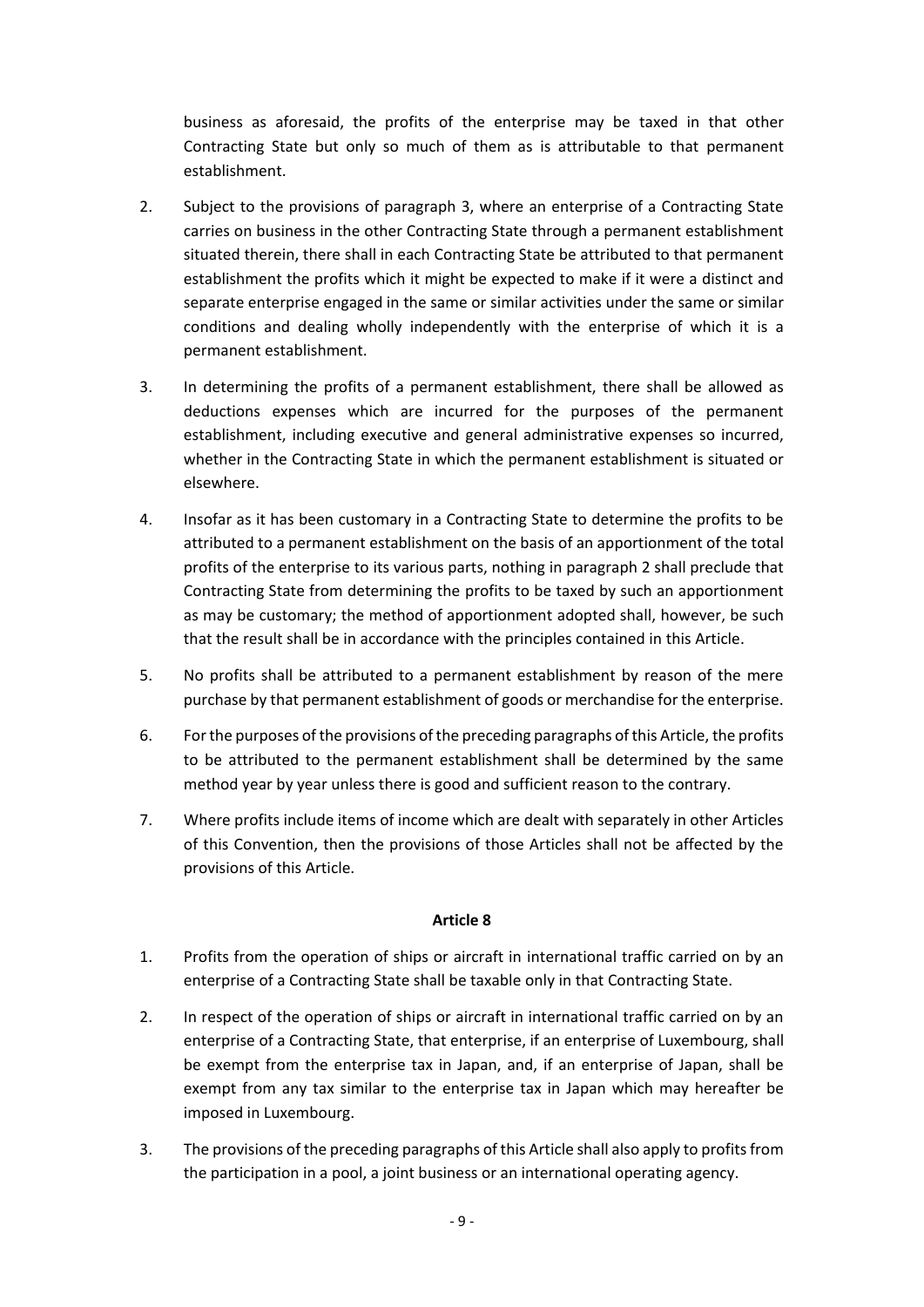# 1. Where

- (a) an enterprise of a Contracting State participates directly or indirectly in the management, control or capital of an enterprise of the other Contracting State, or
- (b)the same persons participate directly or indirectly in the management, control or capital of an enterprise of a Contracting State and an enterprise of the other Contracting State,

and in either case conditions are made or imposed between the two enterprises in their commercial or financial relations which differ from those which would be made between independent enterprises, then any profits which would, but for those conditions, have accrued to one of the enterprises, but, by reason of those conditions, have not so accrued, may be included in the profits of that enterprise and taxed accordingly.

2. **[Replaced by paragraph 1 of Article 17 of the MLI]** [Where a Contracting State includes, in accordance with the provisions of paragraph 1, in the profits of an enterprise of that Contracting State - and taxes accordingly - profits on which an enterprise of the other Contracting State has been charged to tax in that other Contracting State and where the competent authorities of the Contracting States agree, upon consultation, that all or part of the profits so included are profits which would have accrued to the enterprise of the first-mentioned Contracting State if the conditions made between the two enterprises had been those which would have been made between independent enterprises, then that other Contracting State shall make an appropriate adjustment to the amount of the tax charged therein on those agreed profits. In determining such adjustment, due regard shall be had to the other provisions of this Convention.]

*The following paragraph 1 of Article 17 of the MLI replaces paragraph 2 of Article 9 of this Convention:* 

*ARTICLE 17 OF THE MLI – CORRESPONDING ADJUSTMENTS*

Where a [*Contracting State*] includes in the profits of an enterprise of that [*Contracting State*] — and taxes accordingly — profits on which an enterprise of the other [*Contracting State*] has been charged to tax in that other [*Contracting State*] and the profits so included are profits which would have accrued to the enterprise of the firstmentioned [*Contracting State*] if the conditions made between the two enterprises had been those which would have been made between independent enterprises, then that other [*Contracting State*] shall make an appropriate adjustment to the amount of the tax charged therein on those profits. In determining such adjustment, due regard shall be had to the other provisions of [*the Convention*] and the competent authorities of the [*Contracting States*] shall if necessary consult each other.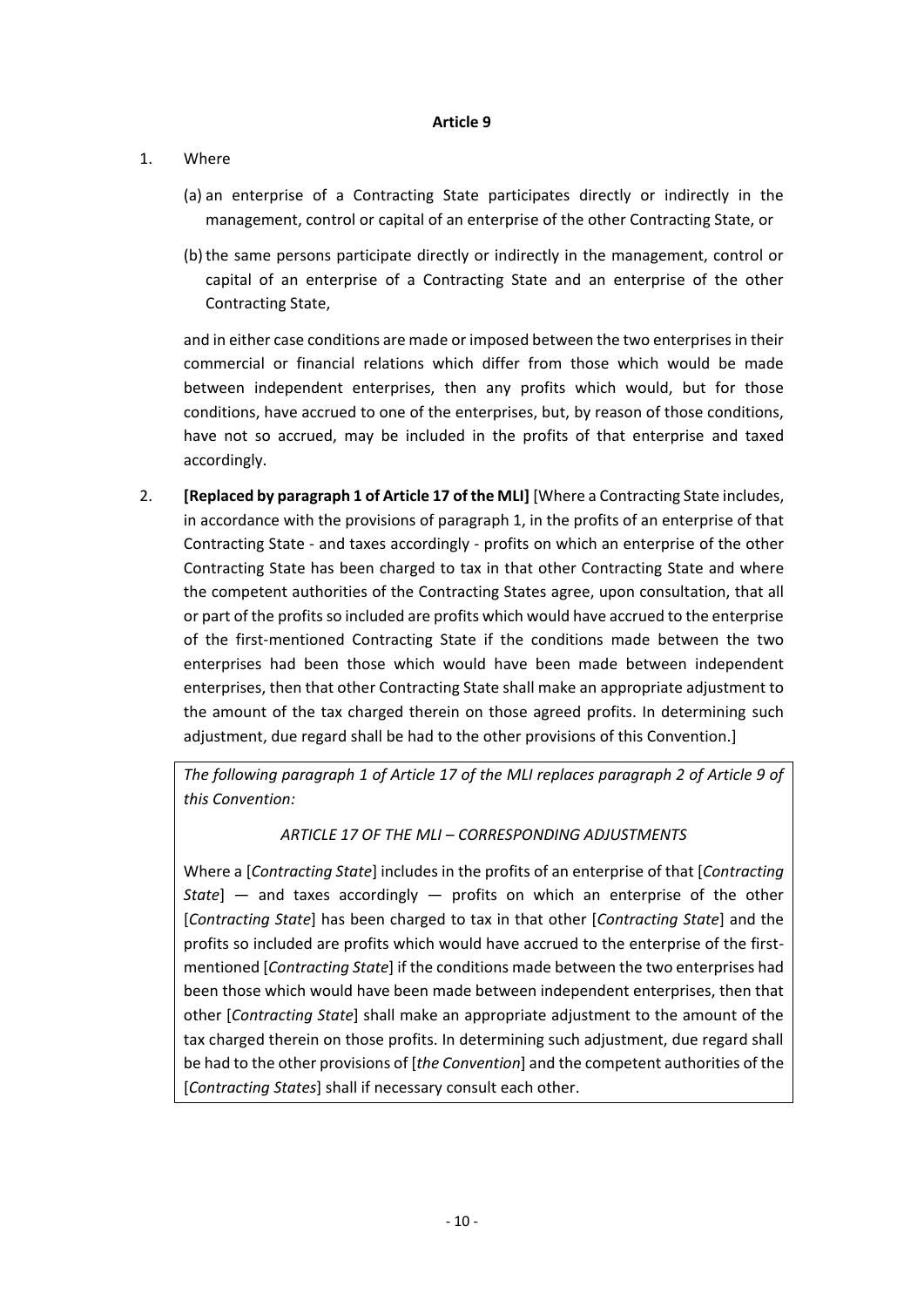- 1. Dividends paid by a company which is a resident of a Contracting State to a resident of the other Contracting State may be taxed in that other Contracting State.
- 2. However, such dividends may also be taxed in the Contracting State of which the company paying the dividends is a resident, and according to the laws of that Contracting State, but if the recipient is the beneficial owner of the dividends the tax so charged shall not exceed:
	- (a) 5 per cent of the gross amount of the dividends if the beneficial owner is a company which owns at least 25 per cent of the voting shares of the company paying the dividends during the period of six months immediately before the end of the accounting period for which the distribution of profits takes place;
	- (b) 15 per cent of the gross amount of the dividends in all other cases.

The provisions of this paragraph shall not affect the taxation of the company in respect of the profits out of which the dividends are paid.

- 3. The term "dividends" as used in this Article means income from shares or other rights, not being debt-claims, participating in profits, as well as income from other corporate rights which is subjected to the same taxation treatment as income from shares by the taxation laws of the Contracting State of which the company making the distribution is a resident.
- 4. The provisions of paragraphs 1 and 2 shall not apply if the beneficial owner of the dividends, being a resident of a Contracting State, carries on business in the other Contracting State of which the company paying the dividends is a resident, through a permanent establishment situated therein, or performs in that other Contracting State independent personal services from a fixed base situated therein, and the holding in respect of which the dividends are paid is effectively connected with such permanent establishment or fixed base. In such case the provisions of Article 7 or Article 14, as the case may be, shall apply.
- 5. Where a company which is a resident of a Contracting State derives profits or income from the other Contracting State, that other Contracting State may not impose any tax on the dividends paid by the company, except insofar as such dividends are paid to a resident of that other Contracting State or insofar as the holding in respect of which the dividends are paid is effectively connected with a permanent establishment or a fixed base situated in that other Contracting State, nor subject the company's undistributed profits to a tax on the company's undistributed profits, even if the dividends paid or the undistributed profits consist wholly or partly of profits or income arising in that other Contracting State.

### **Article 11**

1. Interest arising in a Contracting State and paid to a resident of the other Contracting State may be taxed in that other Contracting State.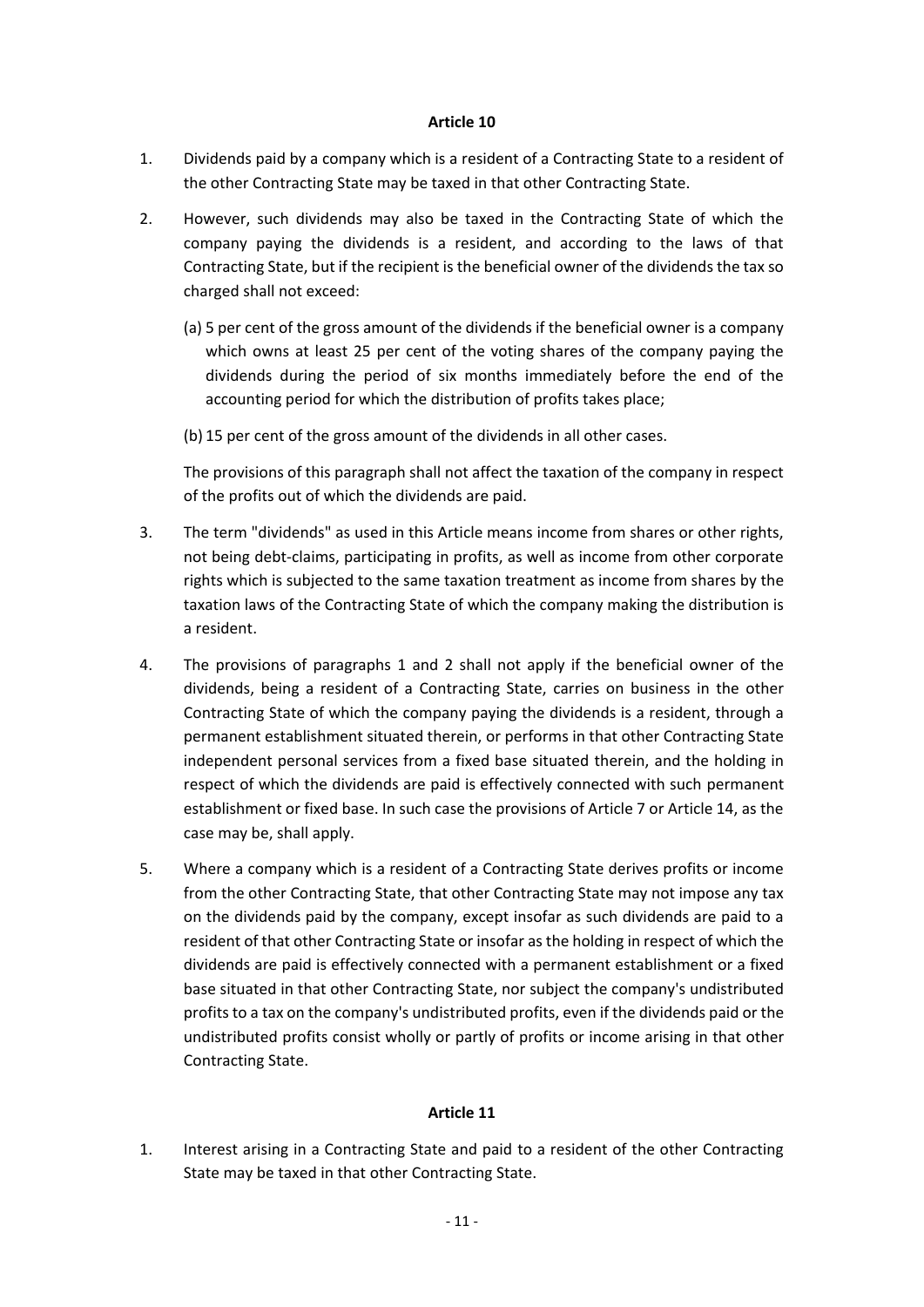- 2. However, such interest may also be taxed in the Contracting State in which it arises, and according to the laws of that Contracting State, but if the recipient is the beneficial owner of the interest the tax so charged shall not exceed 10 per cent of the gross amount of the interest.
- 3. Notwithstanding the provisions of paragraph 2, interest arising in a Contracting State and derived by the Government of the other Contracting State, a local authority thereof, the Central Bank of that other Contracting State or any financial institution wholly owned by that Government, or by any resident of the other Contracting State with respect to debt-claims guaranteed, insured or indirectly financed by the Government of that other Contracting State, a local authority thereof, the Central Bank of that other Contracting State or any financial institution wholly owned by that Government shall be exempt from tax in the first-mentioned Contracting State.
- 4. For the purposes of paragraph 3, the terms "the Central Bank" and "financial institution wholly owned by the Government" mean:
	- (a) in the case of Luxembourg:
		- (i) the Central Bank of Luxembourg;
		- (ii) the National Credit and Investment Corporation (la Société Nationale de Crédit et d'Investissement); and
		- (iii) such other financial institution the capital of which is wholly owned by the Government of Luxembourg as may be agreed upon from time to time between the Governments of the two Contracting States;
	- (b) in the case of Japan:
		- (i) the Bank of Japan;
		- (ii) the Japan Finance Corporation;
		- (iii) the Japan International Cooperation Agency;
		- (iv) the Nippon Export and Investment Insurance; and
		- (v) such other financial institution the capital of which is wholly owned by the Government of Japan as may be agreed upon from time to time between the Governments of the two Contracting States.
- 5. The term "interest" as used in this Article means income from debt-claims of every kind, whether or not secured by mortgage and whether or not carrying a right to participate in the debtor's profits, and in particular, income from Government securities and income from bonds or debentures, including premiums and prizes attaching to such securities, bonds or debentures.
- 6. The provisions of paragraphs 1, 2 and 3 shall not apply if the beneficial owner of the interest, being a resident of a Contracting State, carries on business in the other Contracting State in which the interest arises, through a permanent establishment situated therein, or performs in that other Contracting State independent personal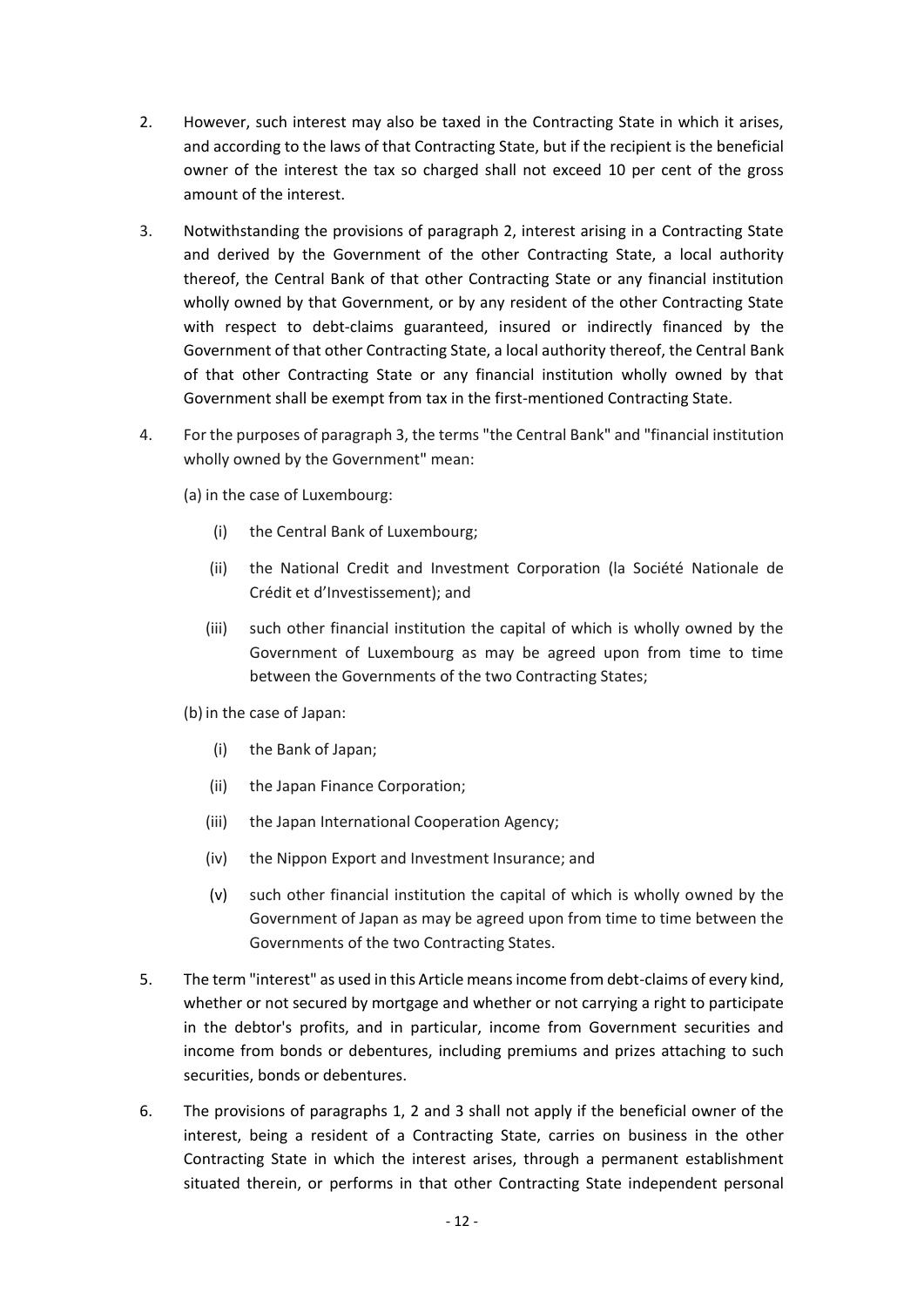services from a fixed base situated therein, and the debt-claim in respect of which the interest is paid is effectively connected with such permanent establishment or fixed base. In such case the provisions of Article 7 or Article 14, as the case may be, shall apply.

- 7. Interest shall be deemed to arise in a Contracting State when the payer is that Contracting State itself, a local authority thereof or a resident of that Contracting State. Where, however, the person paying the interest, whether he is a resident of a Contracting State or not, has in a Contracting State a permanent establishment or a fixed base in connection with which the indebtedness on which the interest is paid was incurred, and such interest is borne by such permanent establishment or fixed base, then such interest shall be deemed to arise in the Contracting State in which the permanent establishment or fixed base is situated.
- 8. Where, by reason of a special relationship between the payer and the beneficial owner or between both of them and some other person, the amount of the interest, having regard to the debt-claim for which it is paid, exceeds the amount which would have been agreed upon by the payer and the beneficial owner in the absence of such relationship, the provisions of this Article shall apply only to the last-mentioned amount. In such case, the excess part of the payments shall remain taxable according to the laws of each Contracting State, due regard being bad to the other provisions of this Convention.

- 1. Royalties arising in a Contracting State and paid to a resident of the other Contracting State may be taxed in that other Contracting State.
- 2. However, such royalties may also be taxed in the Contracting State in which they arise, and according to the laws of that Contracting State, but if the recipient is the beneficial owner of the royalties the tax so charged shall not exceed 10 per cent of the gross amount of the royalties.
- 3. The term "royalties" as used in this Article means payments of any kind received as a consideration for the use of, or the right to use, any copyright of literary, artistic or scientific work including cinematograph films and films or tapes for radio or television broadcasting, any patent, trade mark, design or model, plan, secret formula or process, or for the use of, or the right to use, industrial, commercial, or scientific equipment, or for information concerning industrial, commercial or scientific experience, as well as receipts from a bare boat charter of ships or aircraft.
- 4. The provisions of paragraphs 1 and 2 shall not apply if the beneficial owner of the royalties, being a resident of a Contracting State, carries on business in the other Contracting State in which the royalties arise, through a permanent establishment situated therein, or performs in that other Contracting State independent personal services from a fixed base situated therein, and the right or property in respect of which the royalties are paid is effectively connected with such permanent establishment or fixed base. ln such case the provisions of Article 7 or Article 14, as the case may be, shall apply.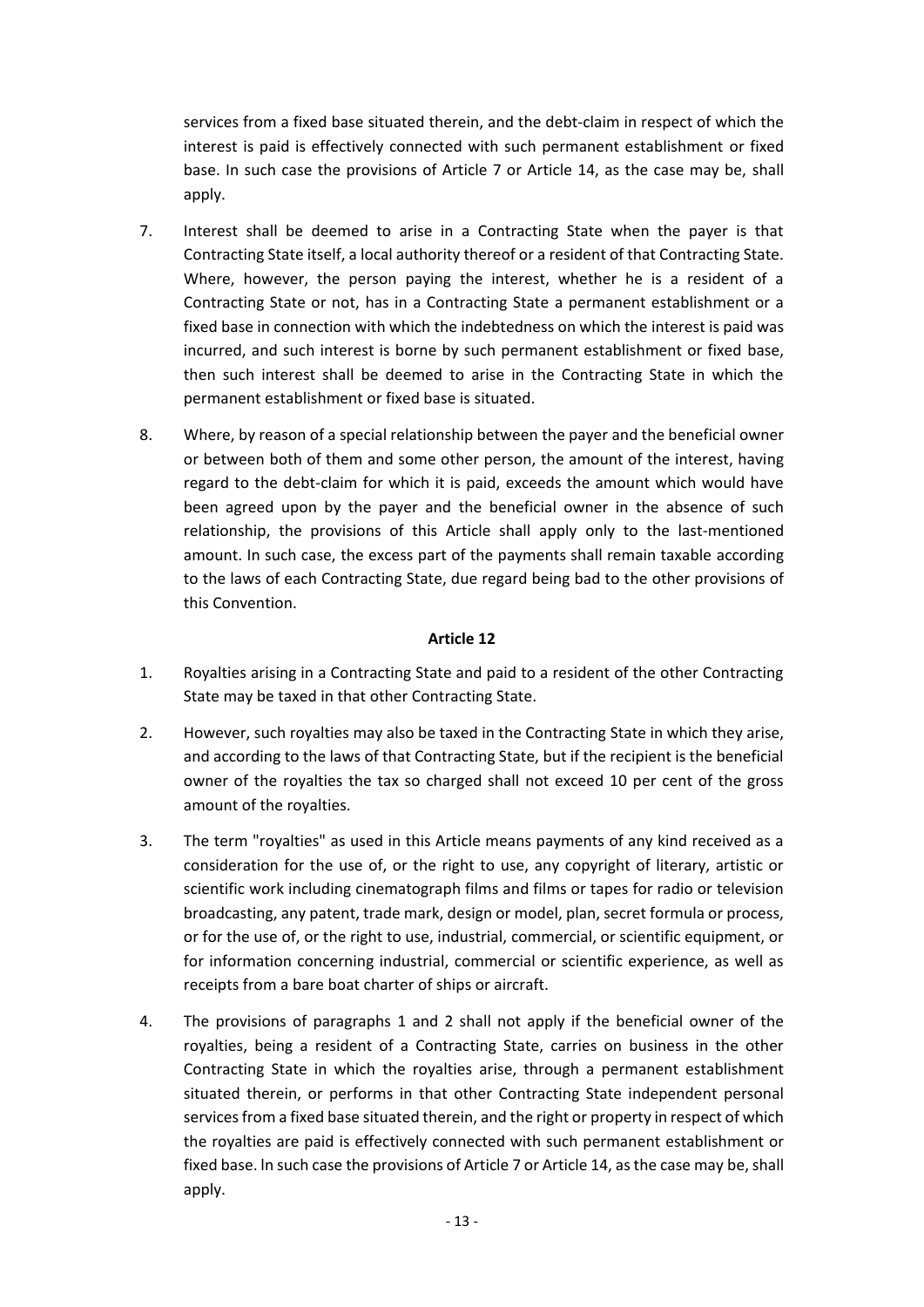- 5. Royalties shall be deemed to arise in a Contracting State when the payer is that Contracting State itself, a local authority thereof or a resident of that Contracting State. Where, however, the person paying the royalties, whether he is a resident of a Contracting State or not, has in a Contracting State a permanent establishment or a fixed base in connection with which the liability to pay the royalties was incurred, and such royalties are borne by such permanent establishment or fixed base, then such royalties shall be deemed to arise in the Contracting State in which the permanent establishment or fixed base is situated.
- 6. Where, by reason of a special relationship between the payer and the beneficial owner or between both of them and some other person, the amount of the royalties, having regard to the use, right or information for which they are paid, exceeds the amount which would have been agreed upon by the payer and the beneficial owner in the absence of such relationship, the provisions of this Article shall apply only to the lastmentioned amount. In such case, the excess part of the payments shall remain taxable according to the laws of each Contracting State, due regard being had to the other provisions of this Convention.

- 1. Gains derived by a resident of a Contracting State from the alienation of immovable property referred to in Article 6 and situated in the other Contracting State may be taxed in that other Contracting State.
- 2. Gains from the alienation of any property, other than immovable property, forming part of the business property of a permanent establishment which an enterprise of a Contracting State has in the other Contracting State or of any property, other than immovable property, pertaining to a fixed base available to a resident of a Contracting State in the other Contracting State for the purpose of performing independent personal services, including such gains from the alienation of such a permanent establishment (alone or together with the whole enterprise) or of such a fixed base, may be taxed in that other Contracting State.
- 3. Gains derived by a resident of a Contracting State from the alienation of ships or aircraft operated in international traffic and any property, other than immovable property, pertaining to the operation of such ships or aircraft shall be taxable only in that Contracting State.
- 4. Gains derived by a resident of a Contracting State from the alienation of any property other than that referred to in the preceding paragraphs of this Article and arising in the other Contracting State may be taxed in that other Contracting State.

### **Article 14**

1. Income derived by a resident of a Contracting State in respect of professional services or other activities of an independent character shall be taxable only in that Contracting State unless he has a fixed base regularly available to him in the other Contracting State for the purpose of performing his activities. If he has such a fixed base, the income may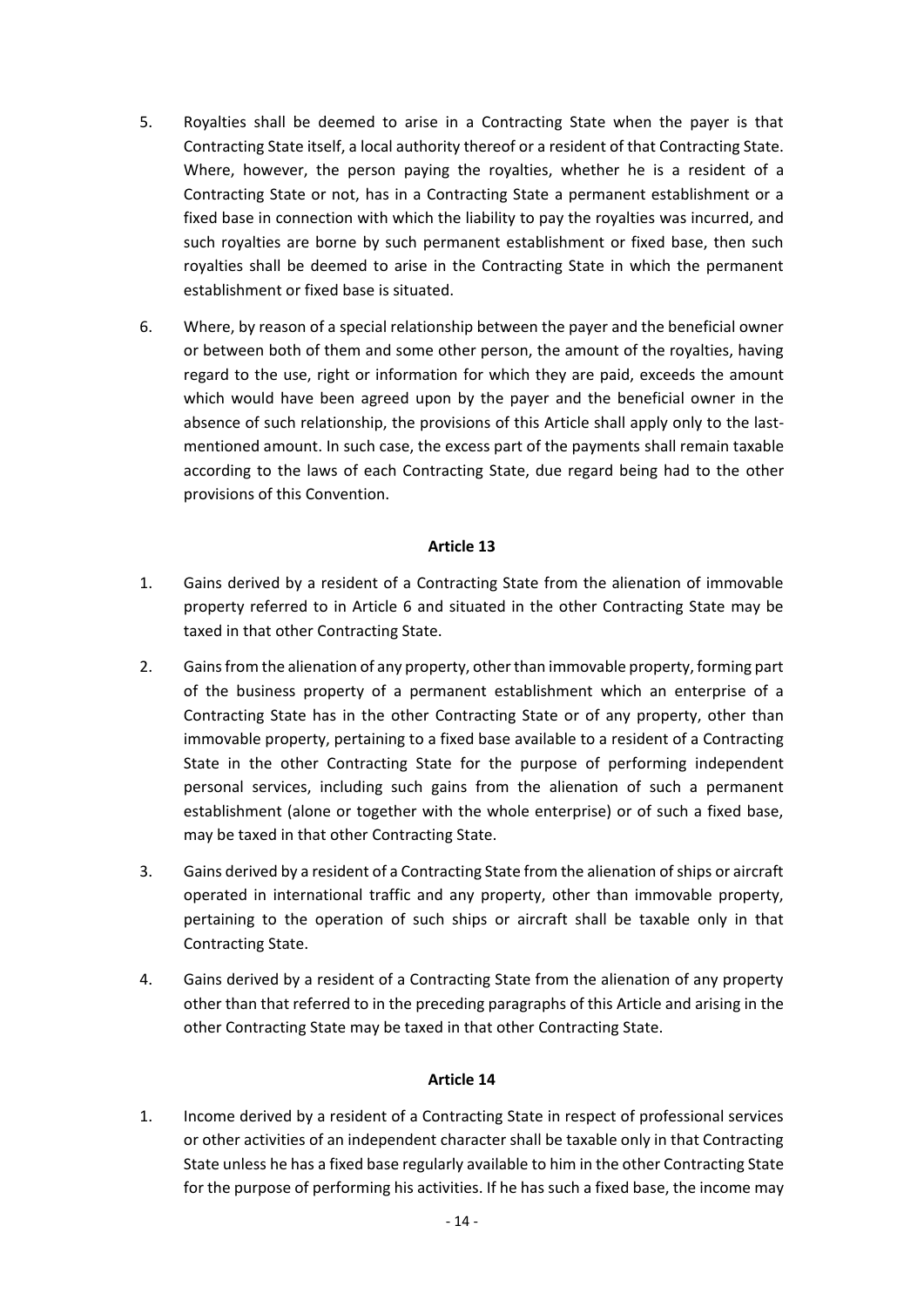be taxed in that other Contracting State but only so much of it as is attributable to that fixed base.

2. The term "professional services" includes especially independent scientific, literary, artistic, educational or teaching activities as well as the independent activities of physicians, lawyers, engineers, architects, dentists and accountants.

# **Article 15**

- 1. Subject to the provisions of Articles 16, 18, 19 and 21, salaries, wages and other similar remuneration derived by a resident of a Contracting State in respect of an employment shall be taxable only in that Contracting State unless the employment is exercised in the other Contracting State. If the employment is so exercised, such remuneration as is derived therefrom may be taxed in that other Contracting State.
- 2. Notwithstanding the provisions of paragraph 1, remuneration derived by a resident of a Contracting State in respect of an employment exercised in the other Contracting State shall be taxable only in the first-mentioned Contracting State, if:
	- (a) the recipient is present in that other Contracting State for a period or periods not exceeding in the aggregate 183 days in the calendar year concerned; and
	- (b)the remuneration is paid by, or on behalf of, an employer who is not a resident of that other Contracting State; and
	- (c) the remuneration is not borne by a permanent establishment or a fixed base which the employer has in that other Contracting State.
- 3. Notwithstanding the provisions of paragraphs 1 and 2, remuneration in respect of an employment exercised aboard a ship or aircraft operated in international traffic by an enterprise of a Contracting State may be taxed in that Contracting State.

# **Article 16**

Directors' fees and other similar payments derived by a resident of a Contracting State in his capacity as a member of the board of directors of a company which is a resident of the other Contracting State may be taxed in that other Contracting State.

# **Article 17**

1. Notwithstanding the provisions of Articles 14 and 15, income derived by an individual who is a resident of a Contracting State as an entertainer such as a theatre, motion picture, radio or television artiste, and a musician, or as a sportsman, from his personal activities as such exercised in the other Contracting State, may be taxed in that other Contracting State.

Such income shall, however, be exempt from tax in that other Contracting State if such activities are exercised by an individual, being a resident of the first-mentioned Contracting State, pursuant to a special programme for cultural exchange agreed upon between the Governments of the two Contracting States.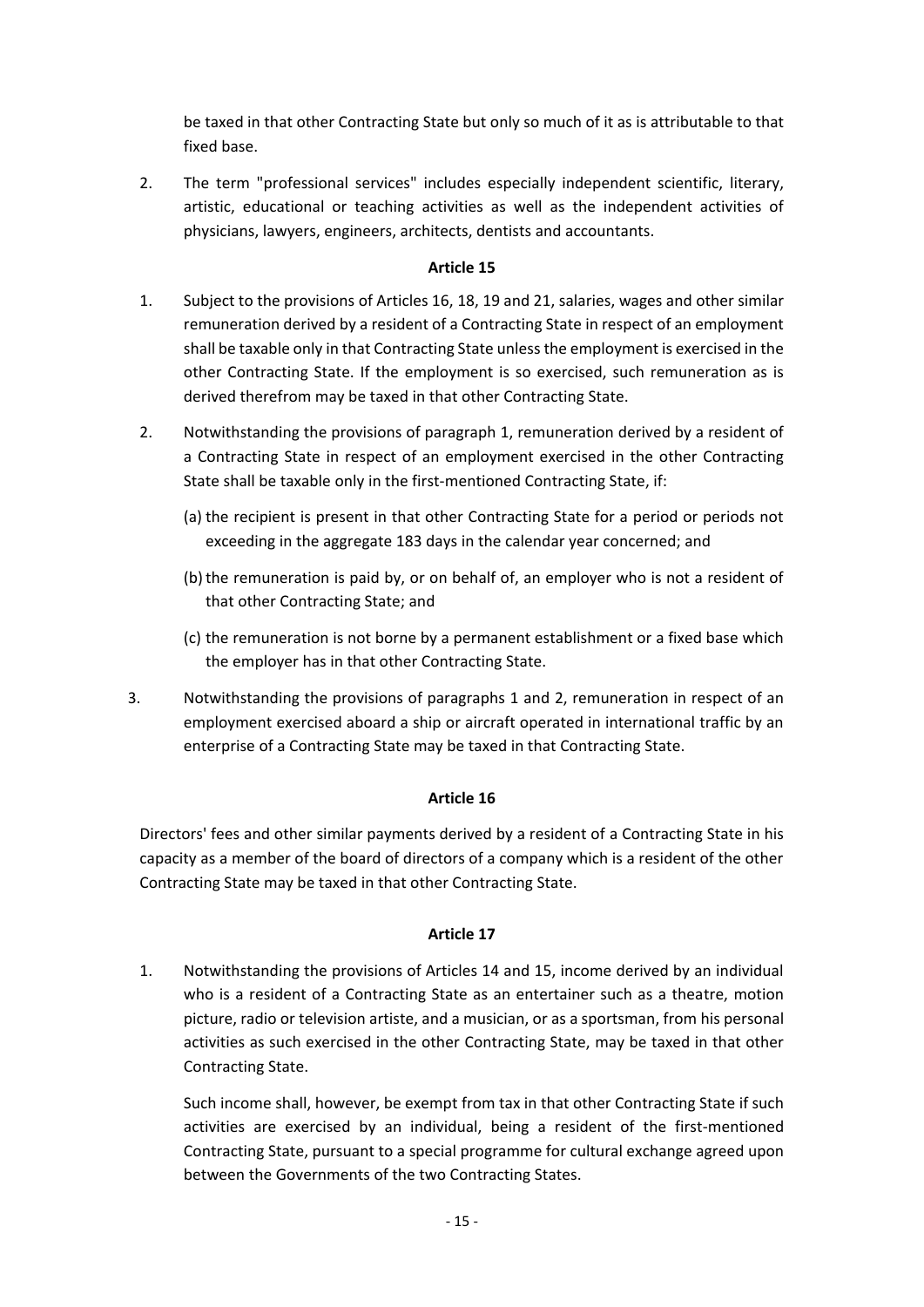2. Where income in respect of personal activities exercised in a Contracting State by an entertainer or a sportsman in his capacity as such accrues not to the entertainer or sportsman himself but to another person who is a resident of the other Contracting State, that income may, notwithstanding the provisions of Articles 7, 14 and 15, be taxed in the Contracting State in which the activities of the entertainer or sportsman are exercised.

Such income shall, however, be exempt from tax in that Contracting State if such income is derived from the activities exercised by an individual, being a resident of the other Contracting State, pursuant to a special programme for cultural exchange agreed upon between the Governments of the two Contracting States and accrues to another person who is a resident of that other Contracting State.

## **Article 18**

- 1. Subject to the provisions of paragraph 2 of Article 19, pensions and other similar remuneration paid to a resident of a Contracting State in consideration of past employment shall be taxable only in that Contracting State.
- 2. Notwithstanding the provisions of paragraph 1 of this Article, pensions and other similar remuneration paid to a resident of Japan under the Act of July 27, 1987 concerning pension insurance for old age, infirmity and survivor (Loi du 27 juillet 1987 concernant l'assurance pension en cas de vieillesse, d'invalidité et de survie) or any other law which may be introduced in future in Luxembourg in modification of, or in addition to, the said Act may be taxed in Luxembourg.

- 1. (a) Remuneration, other than a pension, paid by a Contracting State or a local authority thereof to an individual in respect of services rendered to that Contracting State or local authority thereof, in the discharge of functions of a governmental nature, shall be taxable only in that Contracting State.
	- (b) However, such remuneration shall be taxable only in the other Contracting State if the services are rendered in that other Contracting State and the individual is a resident of that other Contracting State who:
		- (i) is a national of that other Contracting State: or
		- (ii) did not become a resident of that other Contracting State solely for the purpose of rendering the services.
- 2. (a) Any pension paid by, or out of funds to which contributions are made by, a Contracting State or a local authority thereof to an individual in respect of services rendered to that Contracting State or local authority thereof shall be taxable only in that Contracting State.
	- (b) However, such pension shall be taxable only in the other Contracting State if the individual is a resident of, and a national of, that other Contracting State.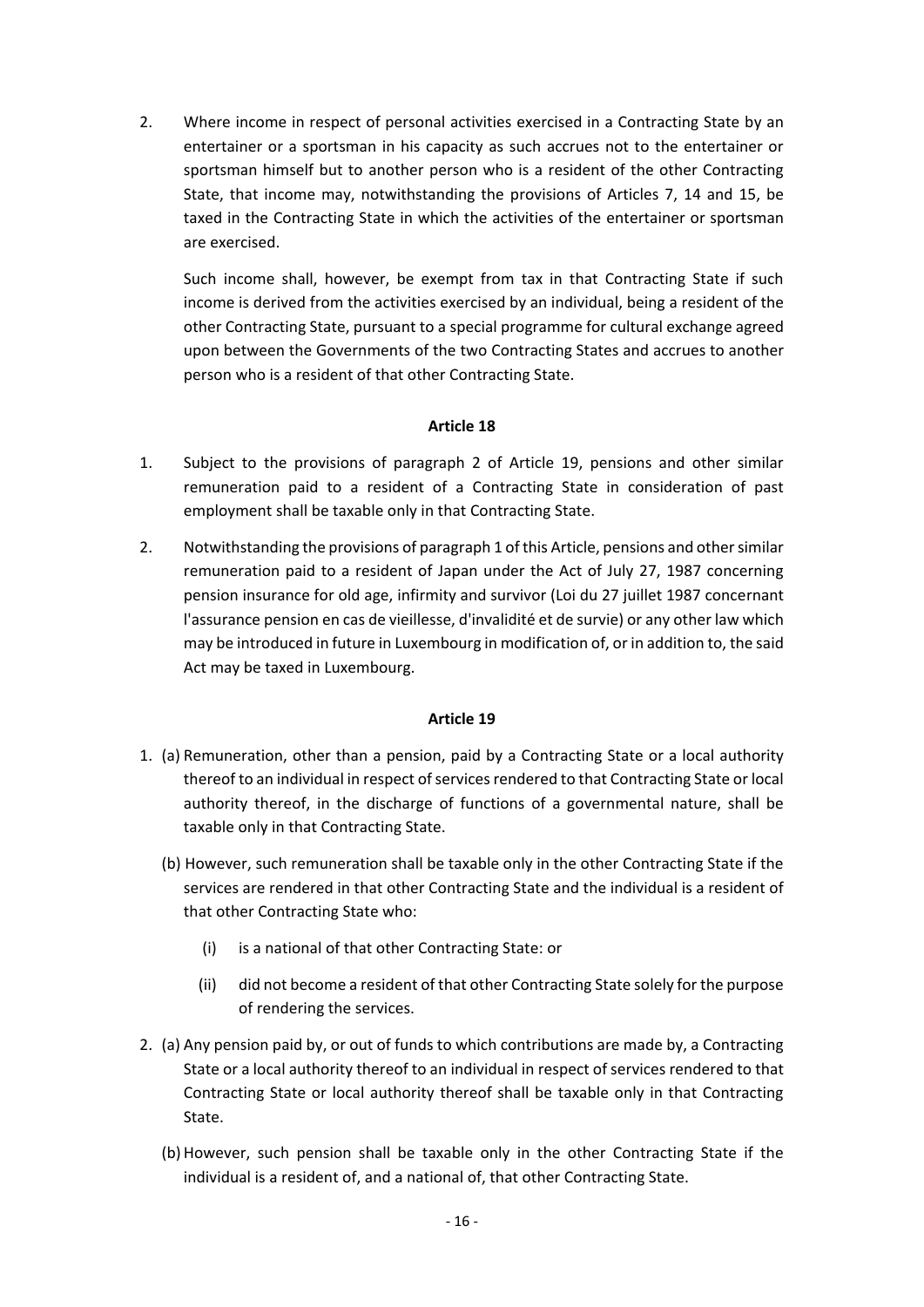3. The provisions of Articles 15, 16, 17 and 18 shall apply to remuneration and pensions in respect of services rendered in connection with a business carried on by a Contracting State or a local authority thereof.

# **Article 20**

Payments which a student or business apprentice who is or was immediately before visiting a Contracting State a resident of the other Contracting State and who is present in the firstmentioned Contracting State solely for the purpose of his education or training receives for the purpose of his maintenance, education or training shall be exempt from tax of the firstmentioned Contracting State, provided that such payments are made to him from outside that first-mentioned Contracting State.

## **Article 21**

- 1. An individual who visits a Contracting State for a period not exceeding two years for the purpose of teaching or conducting research at a university, college, school or other accredited educational institution in that Contracting State, and who is, or immediately before such visit was, a resident of the other Contracting State shall be exempt from tax in the first-mentioned Contracting State on any remuneration for such teaching or research in respect of which he is subject to tax in the other Contracting State.
- 2. The provisions of paragraph 1 shall not apply to income from research if such research is undertaken primarily for the private benefit of a specific person or persons.

- 1. Items of income of a resident of a Contracting State, wherever arising, not dealt with in the foregoing Articles of this Convention shall be taxable only in that Contracting State.
- 2. The provisions of paragraph 1 shall not apply to income, other than income from immovable property as defined in paragraph 2 of Article 6, if the recipient of such income, being a resident of a Contracting State, carries on business in the other Contracting State through a permanent establishment situated therein, or performs in that other Contracting State independent personal services from a fixed base situated therein, and the right or property in respect of which the income is paid is effectively connected with such permanent establishment or fixed base. In such case the provisions of Article 7 or Article 14, as the case may be, shall apply.
- 3. Notwithstanding the provisions of paragraphs 1 and 2, items of income of a resident of a Contracting State not dealt with in the foregoing Articles of this Convention and arising in the other Contracting State may be taxed in that other Contracting State.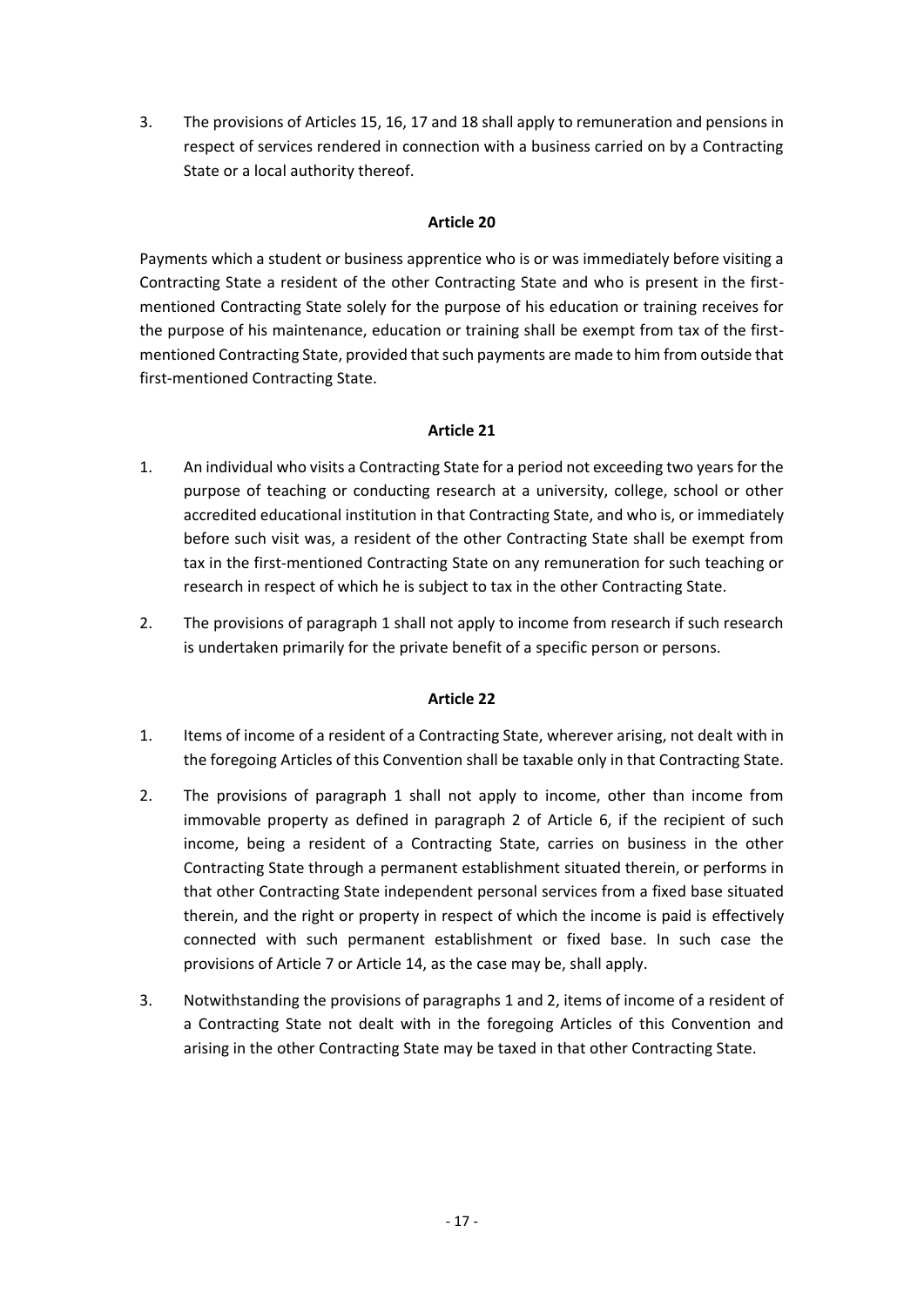- 1. Capital represented by immovable property, as defined in paragraph 2 of Article 6, owned by a resident of a Contracting State and situated in the other Contracting State, may be taxed in that other Contracting State.
- 2. Capital represented by any property, other than immovable property, forming part of the business property of a permanent establishment which an enterprise of a Contracting State has in the other Contracting State or by any property, other than immovable property, pertaining to a fixed base available to a resident of a Contracting State in the other Contracting State for the purpose of performing independent personal services, may be taxed in that other Contracting State.
- 3. Capital represented by ships and aircraft owned and operated in international traffic by an enterprise of a Contracting State, and by any property, other than immovable property, pertaining to the operation of such ships and aircraft, shall be exempt from tax of the other Contracting State.
- 4. All other elements of capital of a resident of a Contracting State shall be exempt from tax of the other Contracting State.

#### **Article 24**

- 1. In Luxembourg, double taxation shall be eliminated as follows:
	- (a) Where a resident of Luxembourg derives income which, in accordance with the provisions of this Convention, may be taxed in Japan and/or owns capital situated in Japan which may be taxed in Japan, Luxembourg shall, subject to the provisions of sub-paragraphs (b) and (c), exempt such income and/or capital from tax.

*The following paragraph 2 of Article 5 of the MLI applies to subparagraph (a) of paragraph 1 of Article 24 of this Convention with respect to the residents of Luxembourg:*

*ARTICLE 5 OF THE MLI – APPLICATION OF METHODS FOR ELIMINATION OF DOUBLE TAXATION (Option A)*

[*Subparagraph (a) of paragraph 1 of Article 24 of the Convention*] shall not apply where [*Japan*] applies the provisions of [*the Convention*] to exempt income derived or capital owned by a resident of [*Luxembourg*] from tax or to limit the rate at which such income or capital may be taxed. In the latter case, [*Luxembourg*] shall allow as a deduction from the tax on the income or capital of that resident an amount equal to the tax paid in [*Japan*]. Such deduction shall not, however, exceed that part of the tax, as computed before the deduction is given, which is attributable to such items of income or capital which may be taxed in [*Japan*].

(b) Where a resident of Luxembourg derives income which, in accordance with the provisions of Articles 10, 11, 12, paragraph 4 of Article 13 and paragraph 3 of Article 22, may be taxed in Japan, Luxembourg shall allow as a deduction from the tax on the income of that resident an amount equal to the tax paid in Japan. Such deduction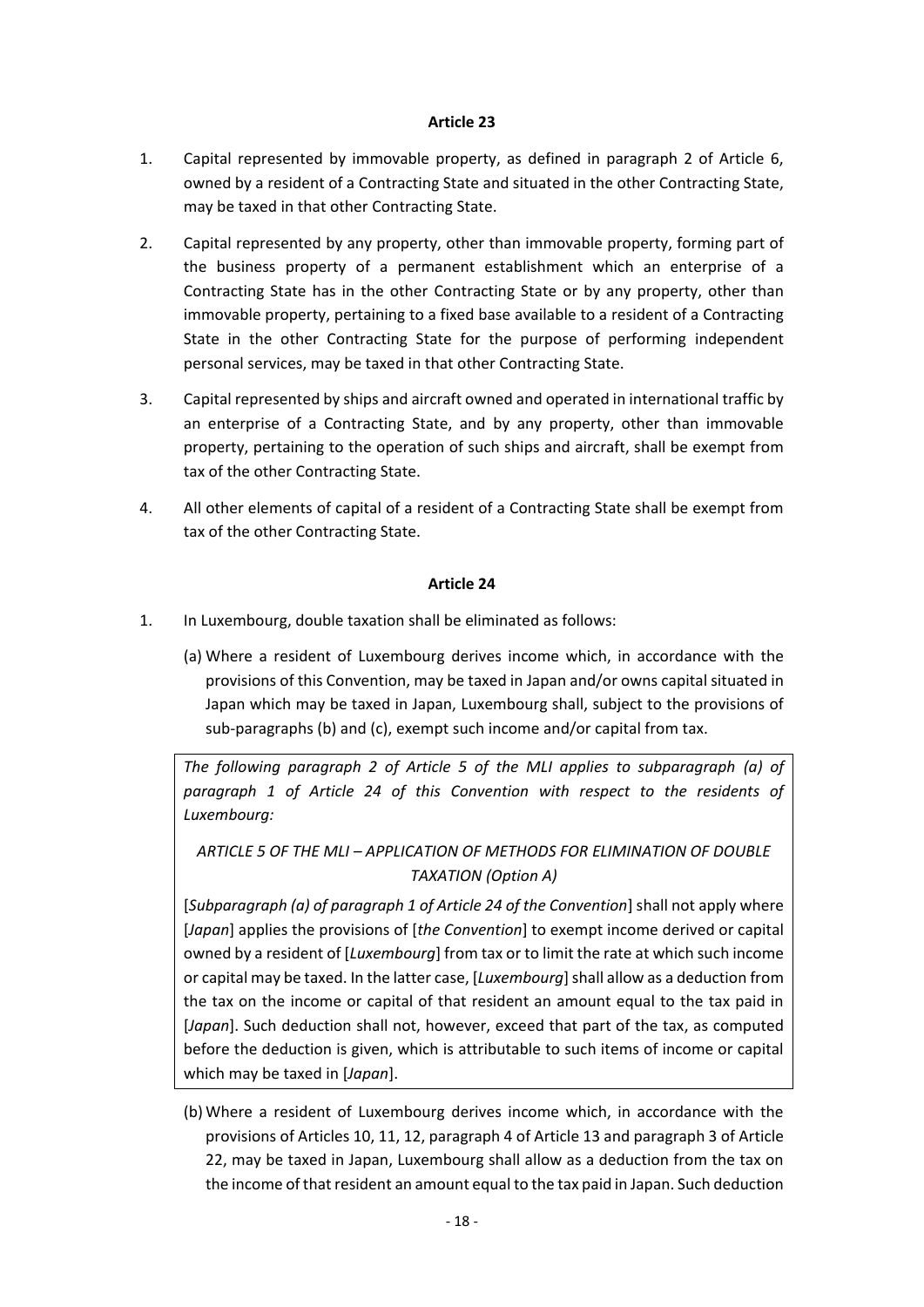shall not, however, exceed that part of the tax, as computed before the deduction is given, which is attributable to such income derived from Japan.

- (c) Where in accordance with any provision of this Convention income derived or capital owned by a resident of Luxembourg is exempt from tax in Luxembourg, Luxembourg may nevertheless, in calculating the amount of tax on the remaining income or capital of such resident, take into account the exempted income or capital.
- 2. Subject to the laws of Japan regarding the allowance as a credit against Japanese tax of tax payable in any country other than Japan:
	- (a) Where a resident of Japan derives income from Luxembourg which may be taxed in Luxembourg in accordance with the provisions of this Convention, the amount of Luxembourg tax payable in respect of that income shall be allowed as a credit against the Japanese tax imposed on that resident. The amount of credit, however, shall not exceed that part of the Japanese tax which is appropriate to that income.
	- (b) Where the income derived from Luxembourg is a dividend paid by a company which is a resident of Luxembourg to a company which is a resident of Japan and which owns not less than 25 per cent either of the voting shares of the company paying the dividend, or of the total shares issued by that company, the credit shall take into account the Luxembourg tax payable by the company paying the dividend in respect of its income.

# **Article 25**

The provisions of this Convention in respect of taxation on income shall not apply to the holding companies, within the meaning of the Act (loi) of July 31, 1929 and the Decree (arrêté grand-ducal) of December 17, 1938, or any subsequent revision thereof, or such other companies which enjoy a similar special fiscal treatment by virtue of the laws of Luxembourg as may be agreed upon between the Governments of the two Contracting States. Neither shall they apply to income which is derived by a resident of Japan from the above-mentioned companies.

- 1. Nationals of a Contracting State shall not be subjected in the other Contracting State to any taxation or any requirement connected therewith which is other or more burdensome than the taxation and connected requirements to which nationals of that other Contracting State in the same circumstances are or may be subjected. This provision shall, notwithstanding the provisions of Article 1, also apply to persons who are not residents of one or both of the Contracting States.
- 2. The taxation on a permanent establishment which an enterprise of a Contracting State has in the other Contracting State shall not be less favourably levied in that other Contracting State than the taxation levied on enterprises of that other Contracting State carrying on the same activities.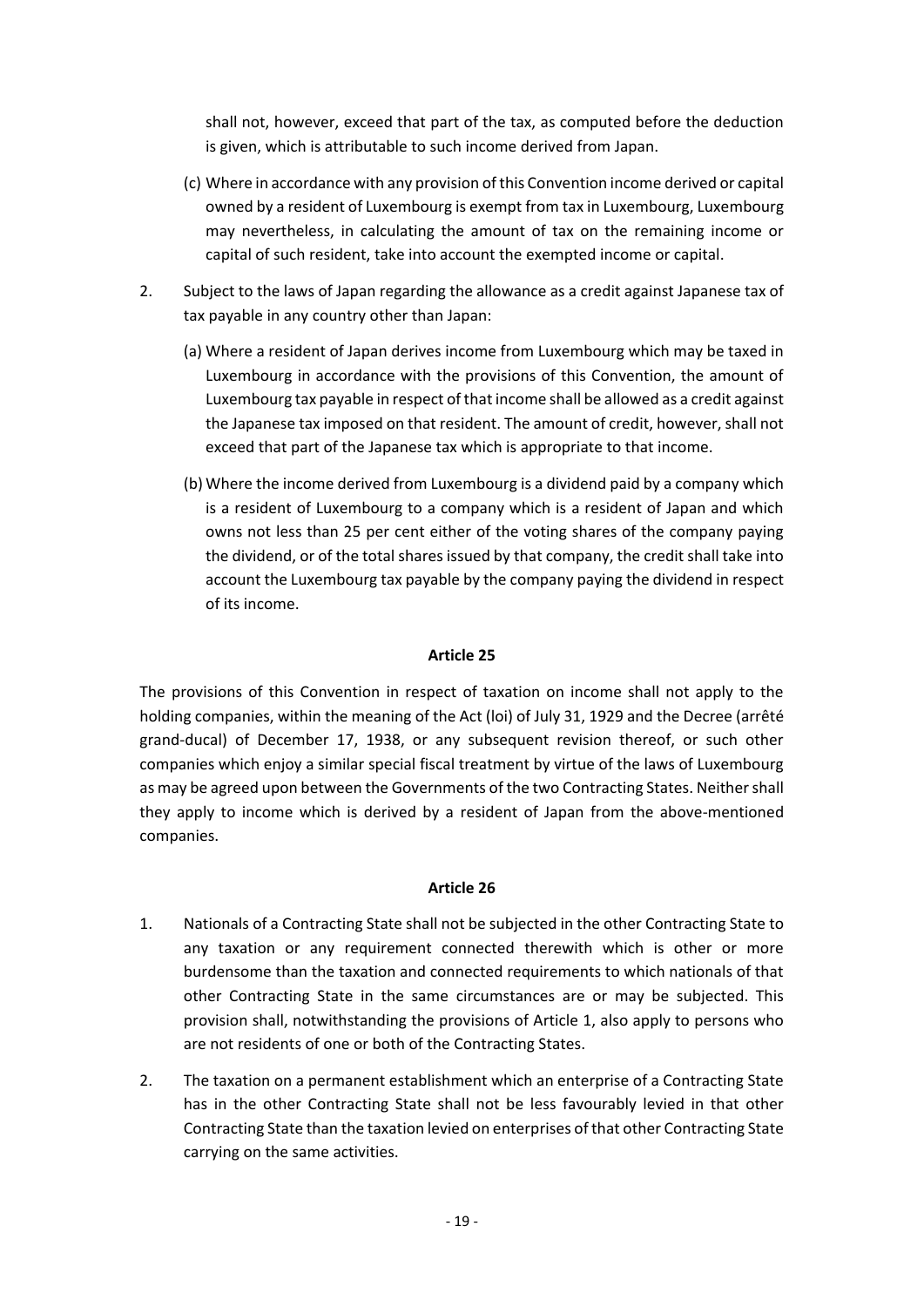This provision shall not be construed as obliging a Contracting State to grant to residents of the other Contracting State any personal allowances, reliefs and reductions for taxation purposes on account of civil status or family responsibilities which it grants to its own residents.

- 3. Except where the provisions of paragraph 1 of Article 9, paragraph 8 of Article 11, or paragraph 6 of Article 12, apply, interest, royalties and other disbursements paid by an enterprise of a Contracting State to a resident of the other Contracting State shall, for the purpose of determining the taxable profits of such enterprise, be deductible under the same conditions as if they had been paid to a resident of the first-mentioned Contracting State.
- 4. Enterprises of a Contracting State, the capital of which is wholly or partly owned or controlled, directly or indirectly, by one or more residents of the other Contracting State, shall not be subjected in the first-mentioned Contracting State to any taxation or any requirement connected therewith which is other or more burdensome than the taxation and connected requirements to which other similar enterprises of the firstmentioned Contracting State are or may be subjected.
- 5. The provisions of this Article shall, notwithstanding the provisions of Article 2, apply to taxes of every kind and description.

## **Article 27**

1. **[The first sentence of paragraph 1 of Article 27 of this Convention is replaced by the first sentence of paragraph 1 of Article 16 of the MLI]** [Where a person considers that the actions of one or both of the Contracting States result or will result for him in taxation not in accordance with the provisions of this Convention, he may, irrespective of the remedies provided by the domestic laws of those Contracting States, present his case to the competent authority of the Contracting State of which he is a resident or, if his case comes under paragraph 1 of Article 26, to that of the Contracting State of which he is a national.]

*The following first sentence of paragraph 1 of Article 16 of the MLI replaces the first sentence of paragraph 1 of Article 27 of this Convention:<sup>1</sup>*

*ARTICLE 16 OF THE MLI – MUTUAL AGREEMENT PROCEDURE*

Where a person considers that the actions of one or both of the [*Contracting States*] result or will result for that person in taxation not in accordance with the provisions of [*this Convention*], that person may, irrespective of the remedies provided by the domestic law of those [*Contracting States*], present the case to the competent authority of either [*Contracting State*].

1

 $^1$  In accordance with paragraph 4 of Article 35 of the MLI, Article 16 of the MLI has effect with respect to this Convention for a case presented to the competent authority of a Contracting State on or after 1 August 2019, except for cases that were not eligible to be presented as of that date under the Convention prior to its modification by the MLI, without regard to the taxable period to which the case relates.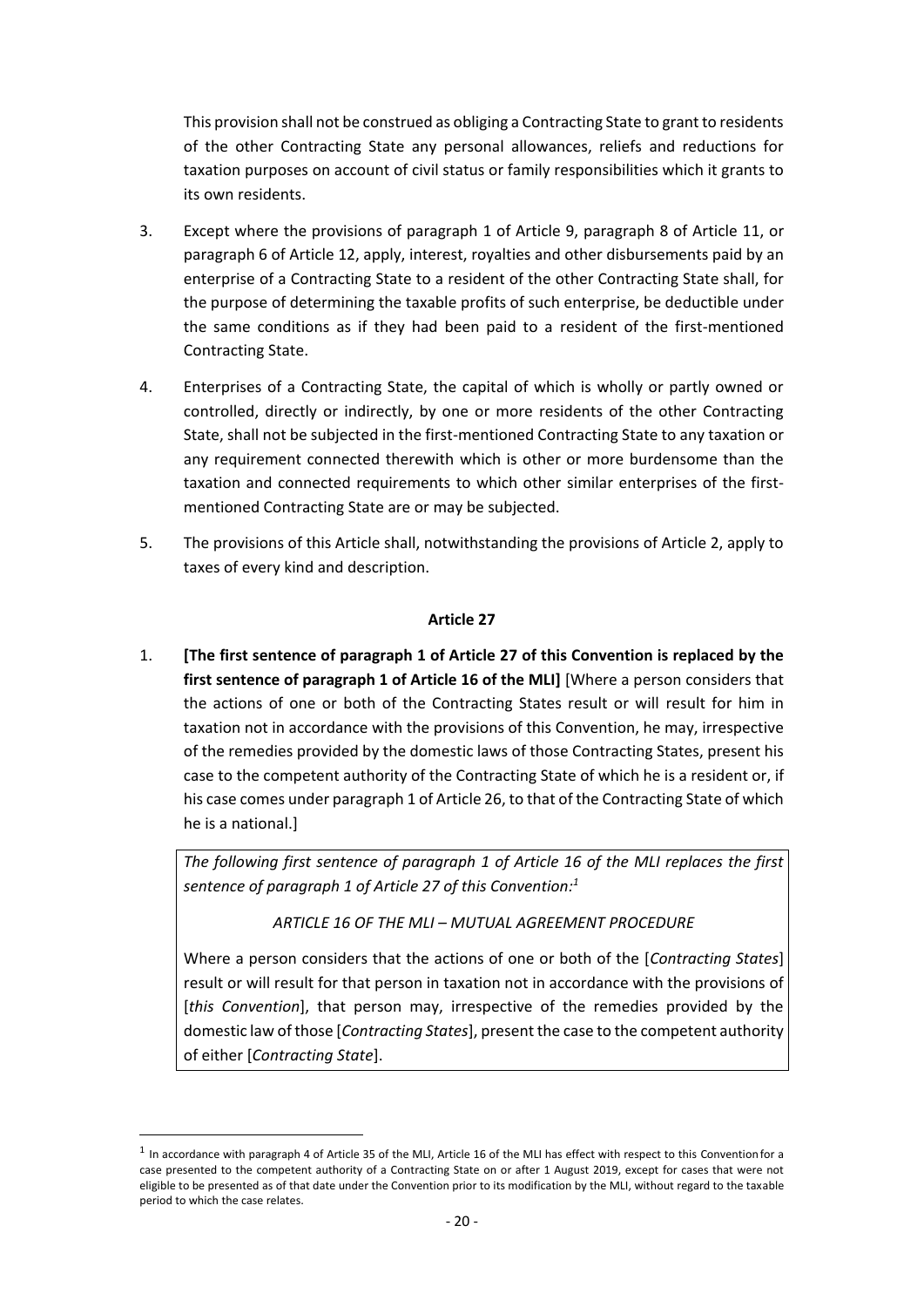The case must be presented within three years from the first notification of the action resulting in taxation not in accordance with the provisions of this Convention.

- 2. The competent authority shall endeavour, if the objection appears to it to be justified and if it is not itself able to arrive at a satisfactory solution, to resolve the case by mutual agreement with the competent authority of the other Contracting State, with a view to the avoidance of taxation which is not in accordance with the provisions of this Convention. Any agreement reached shall be implemented notwithstanding any time limits in the domestic laws of the Contracting States.
- 3. The competent authorities of the Contracting States shall endeavour to resolve by mutual agreement any difficulties or doubts arising as to the interpretation or application of this Convention. They may also consult together for the elimination of double taxation in cases not provided for in this Convention.
- 4. The competent authorities of the Contracting States may communicate with each other directly for the purpose of reaching an agreement in the sense of the preceding paragraphs of this Article.

*The following Part VI of the MLI applies to this Convention:*<sup>23</sup>

*Part VI OF THE MLI (ARBITRATION)*

*Article 19 (Mandatory Binding Arbitration) of the MLI*

1. Where:

1

- a) under *[paragraph 1 of Article 27 of this Convention*], a person has presented a case to the competent authority of a [*Contracting State*] on the basis that the actions of one or both of the [*Contracting States*] have resulted for that person in taxation not in accordance with the provisions of [*the Convention*]; and
- b) the competent authorities are unable to reach an agreement to resolve that case pursuant to [*paragraph 2 of Article 27 of the Convention*], within a period of two years beginning on the start date referred to in paragraph 8 or 9 [*of Article 19 of the MLI*], as the case may be (unless, prior to the expiration of that period the competent authorities of the [*Contracting States*] have agreed to a different time period with respect to that case and have notified the person who presented the case of such agreement),

any unresolved issues arising from the case shall, if the person so requests in writing, be submitted to arbitration in the manner described in [*Part VI of the MLI*], according to any rules or procedures agreed upon by the competent authorities of the [*Contracting States*] pursuant to the provisions of [*paragraph 10 of Article 19 of the MLI*].

 $^2$  In accordance with paragraph 1 of Article 36 of the MLI, the provisions of Part VI (Arbitration) of the MLI have effect with respect to this Convention with respect to cases presented to the competent authority of a Contracting State on or after 1 August 2019.

 $^3$  In accordance with paragraph 2 of Article 36 of the MLI, the provisions of Part VI (Arbitration) of the MLI apply to a case presented to the competent authority of a Contracting State prior to 1 August 2019 only to the extent that the competent authorities of both Contracting States agree that it will apply to that specific case.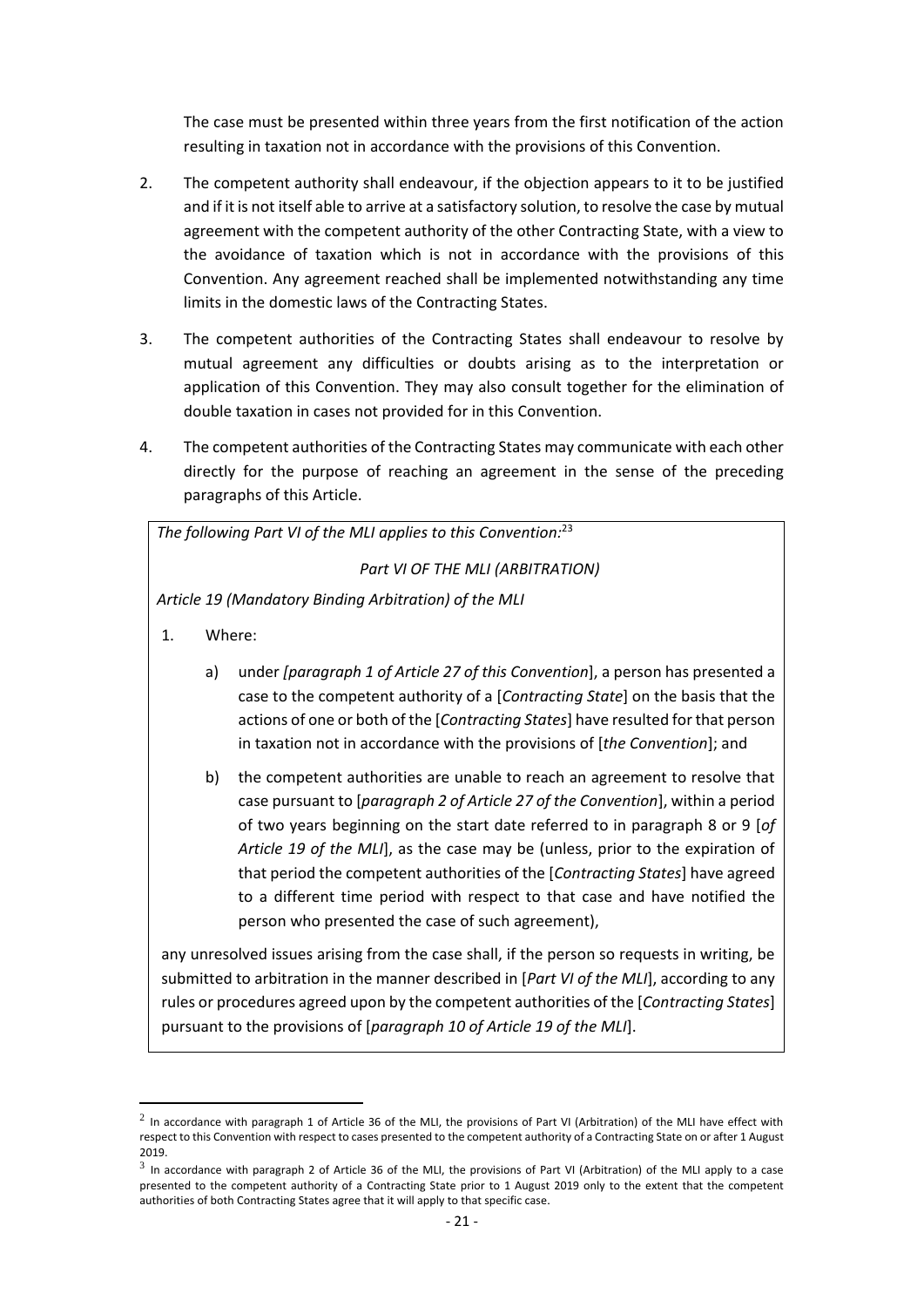2. Where a competent authority has suspended the mutual agreement procedure referred to in paragraph 1 [*of Article 19 of the MLI*] because a case with respect to one or more of the same issues is pending before court or administrative tribunal, the period provided in subparagraph b) of paragraph 1 [*of Article 19 of the MLI*] will stop running until either a final decision has been rendered by the court or administrative tribunal or the case has been suspended or withdrawn. In addition, where a person who presented a case and a competent authority have agreed to suspend the mutual agreement procedure, the period provided in subparagraph b) of paragraph 1 [*of Article 19 of the MLI*] will stop running until the suspension has been lifted.

3. Where both competent authorities agree that a person directly affected by the case has failed to provide in a timely manner any additional material information requested by either competent authority after the start of the period provided in subparagraph b) of paragraph 1 [*of Article 19 of the MLI*], the period provided in subparagraph b) of paragraph 1 [*of Article 19 of the MLI*] shall be extended for an amount of time equal to the period beginning on the date by which the information was requested and ending on the date on which that information was provided.

- 4. a) The arbitration decision with respect to the issues submitted to arbitration shall be implemented through the mutual agreement concerning the case referred to in paragraph 1 [*of Article 19 of the MLI*]. The arbitration decision shall be final.
	- b) The arbitration decision shall be binding on both [*Contracting States*] except in the following cases:
		- i) if a person directly affected by the case does not accept the mutual agreement that implements the arbitration decision. In such a case, the case shall not be eligible for any further consideration by the competent authorities. The mutual agreement that implements the arbitration decision on the case shall be considered not to be accepted by a person directly affected by the case if any person directly affected by the case does not, within 60 days after the date on which notification of the mutual agreement is sent to the person, withdraw all issues resolved in the mutual agreement implementing the arbitration decision from consideration by any court or administrative tribunal or otherwise terminate any pending court or administrative proceedings with respect to such issues in a manner consistent with that mutual agreement.
		- ii) if a final decision of the courts of one of the [*Contracting States*] holds that the arbitration decision is invalid. In such a case, the request for arbitration under paragraph 1 [*of Article 19 of the MLI*] shall be considered not to have been made, and the arbitration process shall be considered not to have taken place (except for the purposes of Articles 21 (Confidentiality of Arbitration Proceedings) and 25 (Costs of Arbitration Proceedings) [*of the MLI*]). In such a case, a new request for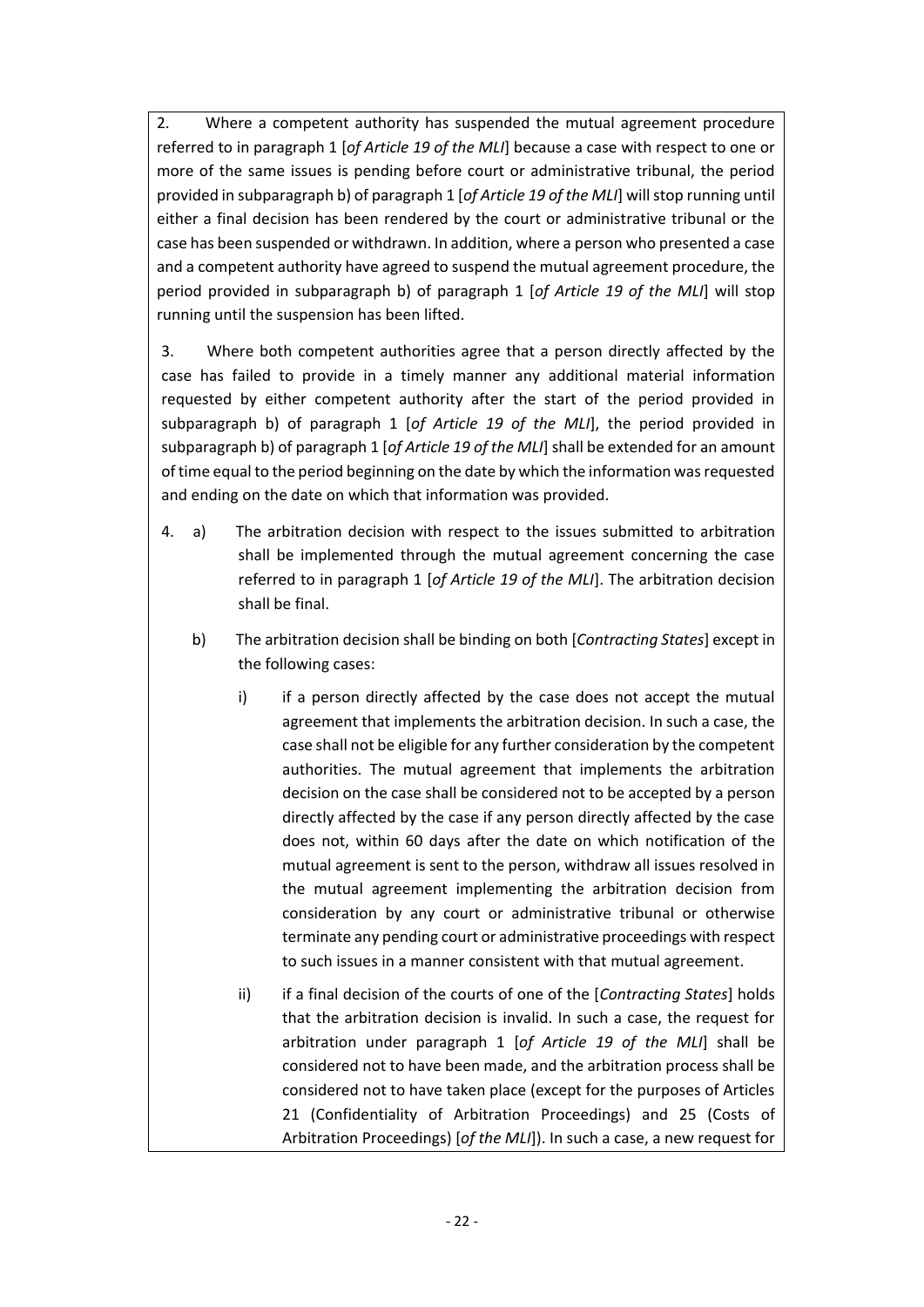arbitration may be made unless the competent authorities agree that such a new request should not be permitted.

iii) if a person directly affected by the case pursues litigation on the issues which were resolved in the mutual agreement implementing the arbitration decision in any court or administrative tribunal.

5. The competent authority that received the initial request for a mutual agreement procedure as described in subparagraph a) of paragraph 1 [*of Article 19 of the MLI*] shall, within two calendar months of receiving the request:

- a) send a notification to the person who presented the case that it has received the request; and
- b) send a notification of that request, along with a copy of the request, to the competent authority of the other [*Contracting State*].

6. Within three calendar months after a competent authority receives the request for a mutual agreement procedure (or a copy thereof from the competent authority of the other [*Contracting State*]) it shall either:

- a) notify the person who has presented the case and the other competent authority that it has received the information necessary to undertake substantive consideration of the case; or
- b) request additional information from that person for that purpose.

7. Where pursuant to subparagraph b) of paragraph 6 [*of Article 19 of the MLI*], one or both of the competent authorities have requested from the person who presented the case additional information necessary to undertake substantive consideration of the case, the competent authority that requested the additional information shall, within three calendar months of receiving the additional information from that person, notify that person and the other competent authority either:

- a) that it has received the requested information; or
- b) that some of the requested information is still missing.

8. Where neither competent authority has requested additional information pursuant to subparagraph b) of paragraph 6 [*of Article 19 of the MLI*], the start date referred to in paragraph 1 [*of Article 19 of the MLI*] shall be the earlier of:

- a) the date on which both competent authorities have notified the person who presented the case pursuant to subparagraph a) of paragraph 6 [*of Article 19 of the MLI*]; and
- b) the date that is three calendar months after the notification to the competent authority of the other *[Contracting State]* pursuant to subparagraph b) of paragraph 5 [*of Article 19 of the MLI*].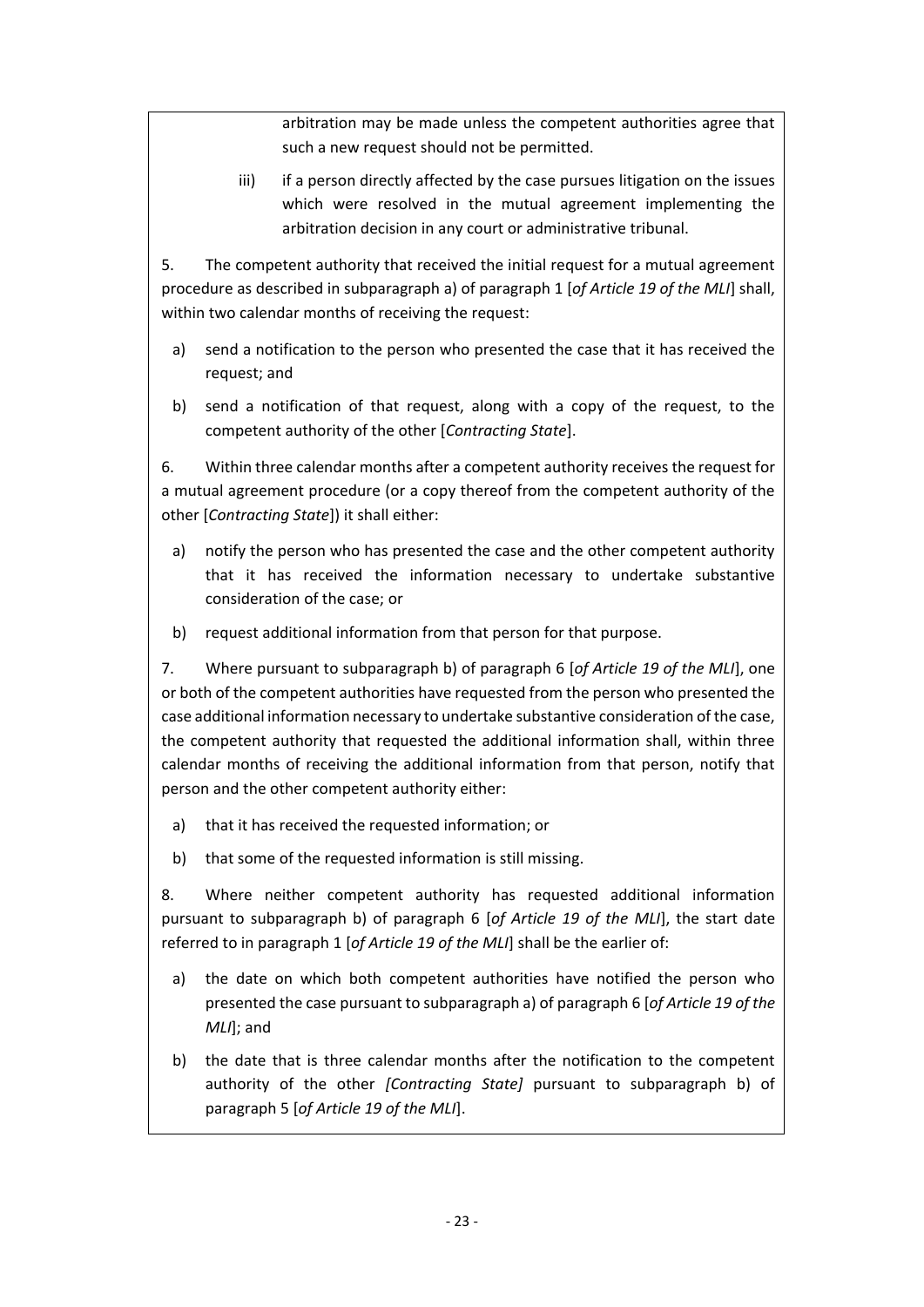9. Where additional information has been requested pursuant to subparagraph b) of paragraph 6 [*of Article 19 of the MLI*], the start date referred to in paragraph 1 [*of Article 19 of the MLI*] shall be the earlier of:

- a) the latest date on which the competent authorities that requested additional information have notified the person who presented the case and the other competent authority pursuant to subparagraph a) of paragraph 7 [*of Article 19 of the MLI*]; and
- b) the date that is three calendar months after both competent authorities have received all information requested by either competent authority from the person who presented the case.

If, however, one or both of the competent authorities send the notification referred to in subparagraph b) of paragraph 7 [*of Article 19 of the MLI*], such notification shall be treated as a request for additional information under subparagraph b) of paragraph 6 [*of Article 19 of the MLI*].

10. The competent authorities of the [*Contracting States*] shall by mutual agreement pursuant to [*Article 27 of the Convention*] settle the mode of application of the provisions contained in [*Part VI of the MLI*], including the minimum information necessary for each competent authority to undertake substantive consideration of the case. Such an agreement shall be concluded before the date on which unresolved issues in a case are first eligible to be submitted to arbitration and may be modified from time to time thereafter.

- 12. Notwithstanding the other provisions of [*Article 19 of the MLI*],
	- a) any unresolved issue arising from a mutual agreement procedure case otherwise within the scope of the arbitration process provided for by [*the MLI*] shall not be submitted to arbitration, if a decision on this issue has already been rendered by a court or administrative tribunal of either [*Contracting State*];
	- b) if, at any time after a request for arbitration has been made and before the arbitration panel has delivered its decision to the competent authorities of the [*Contracting States*], a decision concerning the issue is rendered by a court or administrative tribunal of one of the [*Contracting States*], the arbitration process shall terminate.

# *Article 20 (Appointment of Arbitrators) of the MLI*

1. Except to the extent that the competent authorities of the [*Contracting States*] mutually agree on different rules, paragraphs 2 through 4 [*of Article 20 of the MLI*] shall apply for the purposes of [*Part VI of the MLI*].

2. The following rules shall govern the appointment of the members of an arbitration panel:

a) The arbitration panel shall consist of three individual members with expertise or experience in international tax matters.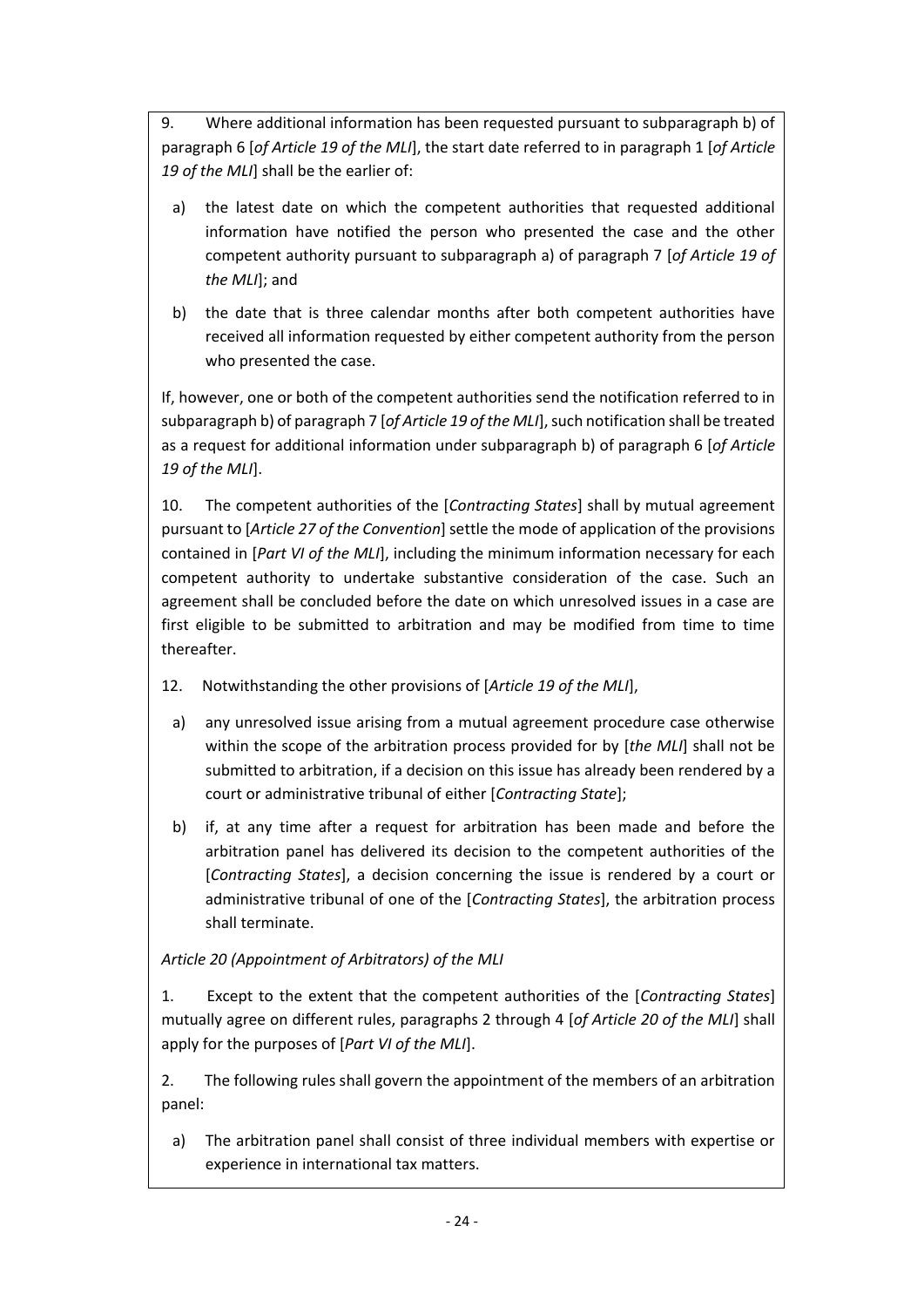- b) Each competent authority shall appoint one panel member within 60 days of the date of the request for arbitration under paragraph 1 of Article 19 [*of the MLI*]. The two panel members so appointed shall, within 60 days of the latter of their appointments, appoint a third member who shall serve as Chair of the arbitration panel. The Chair shall not be a national or resident of either [*Contracting State*].
- c) Each member appointed to the arbitration panel must be impartial and independent of the competent authorities, tax administrations, and ministries of finance of the [*Contracting States*] and of all persons directly affected by the case (as well as their advisors) at the time of accepting an appointment, maintain his or her impartiality and independence throughout the proceedings, and avoid any conduct for a reasonable period of time thereafter which may damage the appearance of impartiality and independence of the arbitrators with respect to the proceedings.

3. In the event that the competent authority of a [*Contracting State*] fails to appoint a member of the arbitration panel in the manner and within the time periods specified in paragraph 2 [*of Article 20 of the MLI*] or agreed to by the competent authorities of the [*Contracting States*], a member shall be appointed on behalf of that competent authority by the highest ranking official of the Centre for Tax Policy and Administration of the Organisation for Economic Co-operation and Development that is not a national of either [*Contracting State*].

4. If the two initial members of the arbitration panel fail to appoint the Chair in the manner and within the time periods specified in paragraph 2 [*of Article 20 of the MLI*] or agreed to by the competent authorities of the [*Contracting States*], the Chair shall be appointed by the highest ranking official of the Centre for Tax Policy and Administration of the Organisation for Economic Co-operation and Development that is not a national of either [*Contracting State*].

# *Article 21 (Confidentiality of Arbitration Proceedings) of the MLI*

1. Solely for the purposes of the application of the provisions of [*Part VI of the MLI*] and of the provisions of [*the Convention*] and of the domestic laws of the [*Contracting States*] related to the exchange of information, confidentiality, and administrative assistance, members of the arbitration panel and a maximum of three staff per member (and prospective arbitrators solely to the extent necessary to verify their ability to fulfil the requirements of arbitrators) shall be considered to be persons or authorities to whom information may be disclosed. Information received by the arbitration panel or prospective arbitrators and information that the competent authorities receive from the arbitration panel shall be considered information that is exchanged under the provisions of [*the Convention*] related to the exchange of information and administrative assistance.

2. The competent authorities of the [*Contracting States*] shall ensure that members of the arbitration panel and their staff agree in writing, prior to their acting in an arbitration proceeding, to treat any information relating to the arbitration proceeding consistently with the confidentiality and nondisclosure obligations described in the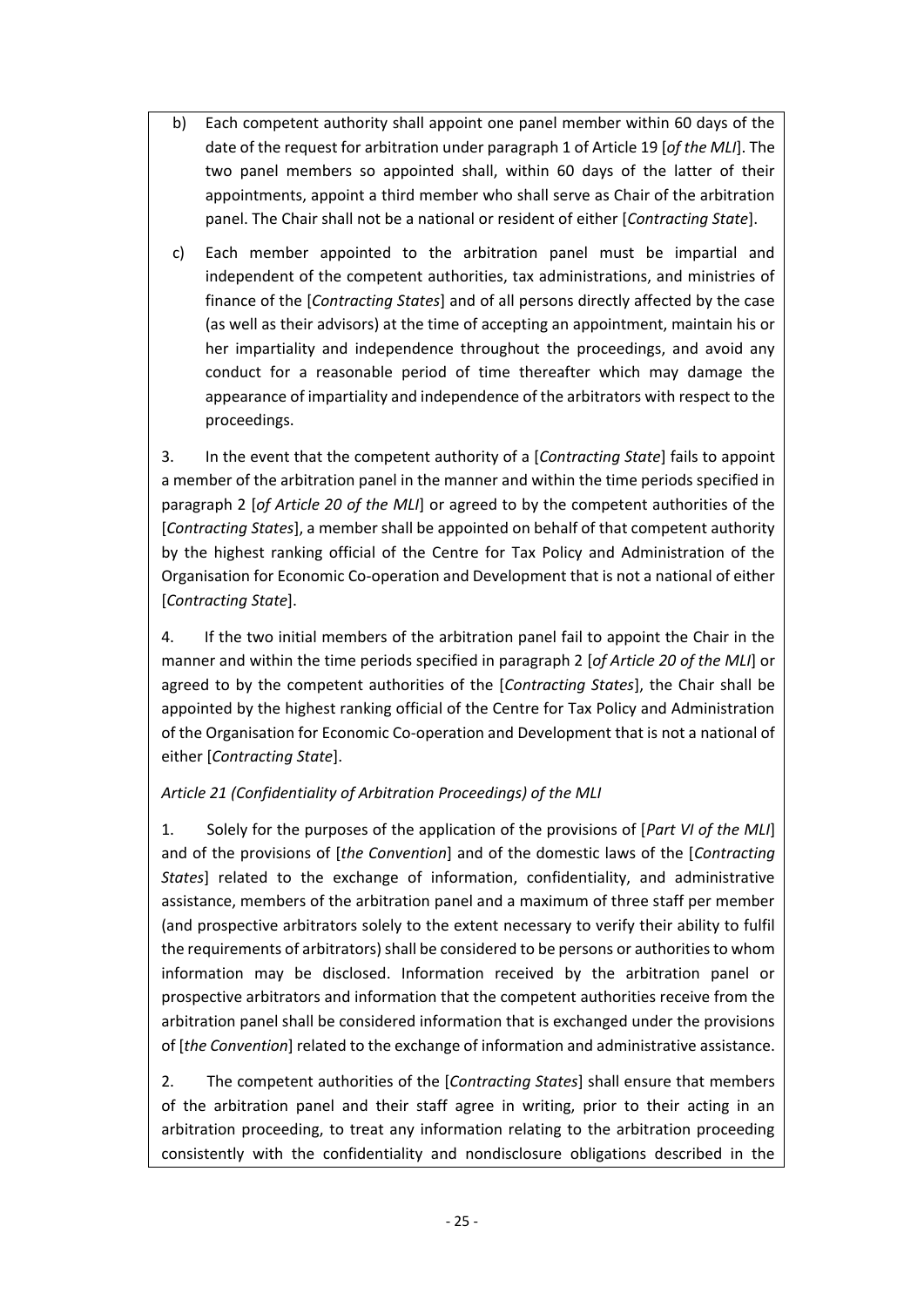provisions of [*the Convention*] related to exchange of information and administrative assistance and under the applicable laws of the [*Contracting States*].

# *Article 22 (Resolution of a Case Prior to the Conclusion of the Arbitration) of the MLI*

For the purposes of [*Part VI of the MLI*] and the provisions of [*the Convention*] that provide for resolution of cases through mutual agreement, the mutual agreement procedure, as well as the arbitration proceeding, with respect to a case shall terminate if, at any time after a request for arbitration has been made and before the arbitration panel has delivered its decision to the competent authorities of the [*Contracting States*]:

- a) the competent authorities of the [*Contracting States*] reach a mutual agreement to resolve the case; or
- b) the person who presented the case withdraws the request for arbitration or the request for a mutual agreement procedure.

*Article 23 (Type of Arbitration Process) of the MLI*

# *Independent opinion arbitration*

2. Except to the extent that the competent authorities of the [*Contracting States*] mutually agree on different rules, the following rules shall apply with respect to an arbitration proceeding:

- a) After a case is submitted to arbitration, the competent authority of each [*Contracting State*] shall provide any information that may be necessary for the arbitration decision to all panel members without undue delay. Unless the competent authorities of the [*Contracting States*] agree otherwise, any information that was not available to both competent authorities before the request for arbitration was received by both of them shall not be taken into account for purposes of the decision.
- b) The arbitration panel shall decide the issues submitted to arbitration in accordance with the applicable provisions of [*the Convention*] and, subject to these provisions, of those of the domestic laws of the [*Contracting States*]. The panel members shall also consider any other sources which the competent authorities of the [*Contracting States*] may by mutual agreement expressly identify.
- c) The arbitration decision shall be delivered to the competent authorities of the [*Contracting States*] in writing and shall indicate the sources of law relied upon and the reasoning which led to its result. The arbitration decision shall be adopted by a simple majority of the panel members. The arbitration decision shall have no precedential value.

5. Prior to the beginning of arbitration proceedings, the competent authorities of the [*Contracting States*] shall ensure that each person that presented the case and their advisors agree in writing not to disclose to any other person any information received during the course of the arbitration proceedings from either competent authority or the arbitration panel. The mutual agreement procedure under [*the Convention*], as well as the arbitration proceeding under [*Part VI of the MLI*], with respect to the case shall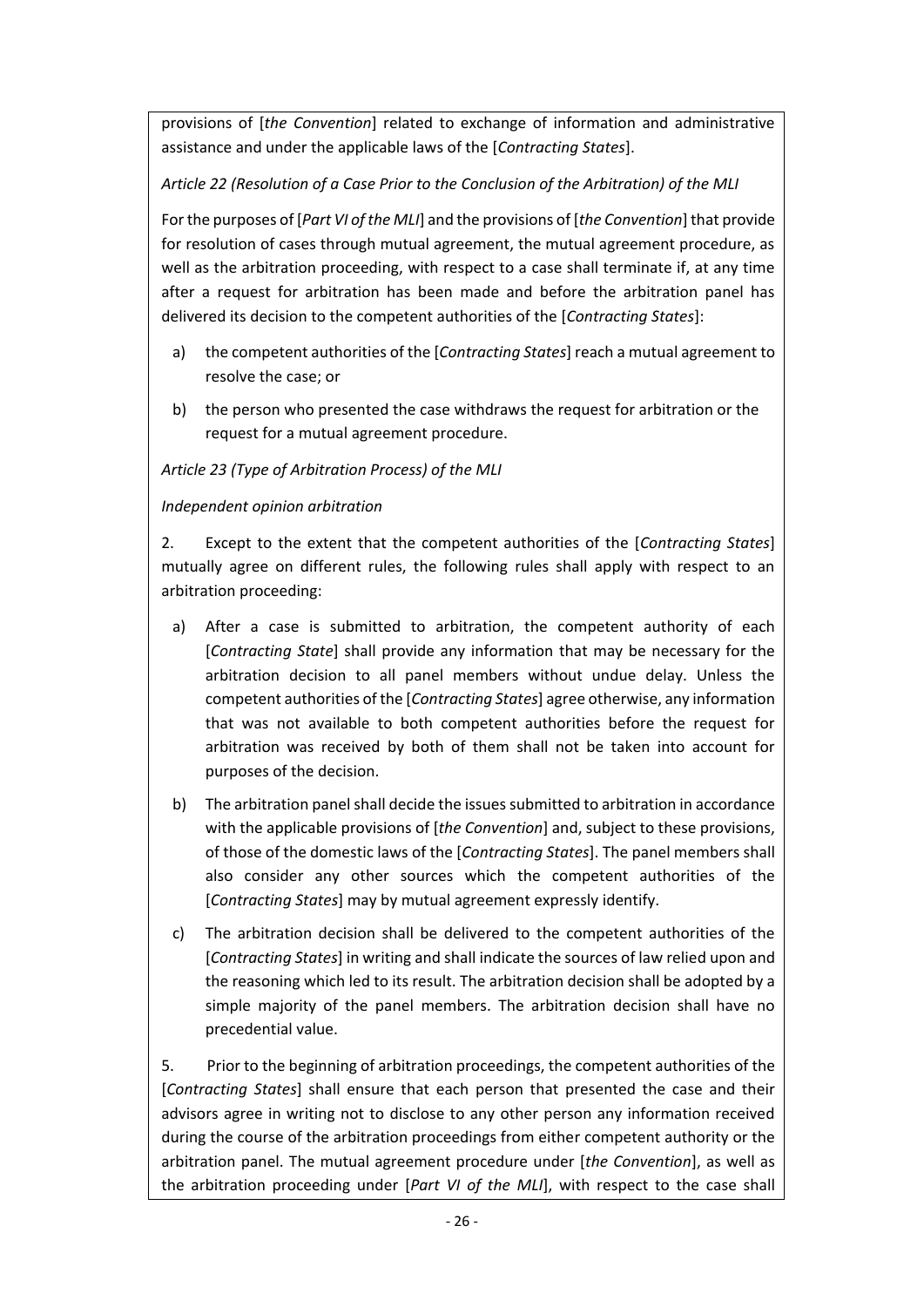terminate if, at any time after a request for arbitration has been made and before the arbitration panel has delivered its decision to the competent authorities of the [*Contracting States*], a person that presented the case or one of that person's advisors materially breaches that agreement.

# *Article 25 (Costs of Arbitration Proceedings) of the MLI*

In an arbitration proceeding under [*Part VI of the MLI*], the fees and expenses of the members of the arbitration panel, as well as any costs incurred in connection with the arbitration proceedings by the [*Contracting States*], shall be borne by the [*Contracting States*] in a manner to be settled by mutual agreement between the competent authorities of the [*Contracting States*]. In the absence of such agreement, each [*Contracting State*] shall bear its own expenses and those of its appointed panel member. The cost of the chair of the arbitration panel and other expenses associated with the conduct of the arbitration proceedings shall be borne by the [*Contracting States*] in equal shares.

# *Paragraphs 2 and 3 of Article 26 (Compatibility) of the MLI*

2. Any unresolved issue arising from a mutual agreement procedure case otherwise within the scope of the arbitration process provided for in [*Part VI of the MLI*] shall not be submitted to arbitration if the issue falls within the scope of a case with respect to which an arbitration panel or similar body has previously been set up in accordance with a bilateral or multilateral convention that provides for mandatory binding arbitration of unresolved issues arising from a mutual agreement procedure case.

3. [*Nothing*] in [*Part VI of the MLI*] shall affect the fulfilment of wider obligations with respect to the arbitration of unresolved issues arising in the context of a mutual agreement procedure resulting from other conventions to which the [*Contracting States*] are or will become parties.

# *Subparagraph a) of paragraph 2 of Article 28 of the MLI*

*Pursuant to subparagraph a) of paragraph 2 of Article 28 of the MLI, Japan formulates the following reservation with respect to the scope of cases that shall be eligible for arbitration under the provisions of Part VI of the MLI :*

Japan reserves the right to exclude from the scope of Part VI of the MLI with respect to the Convention cases falling within the provisions of paragraph 3 of Article 4 of the Convention.

# **Article 28**

1. The competent authorities of the Contracting States shall exchange such information as is foreseeably relevant for carrying out the provisions of this Convention or to the administration or enforcement of the domestic laws concerning taxes of every kind and description imposed on behalf of the Contracting States or of their local authorities,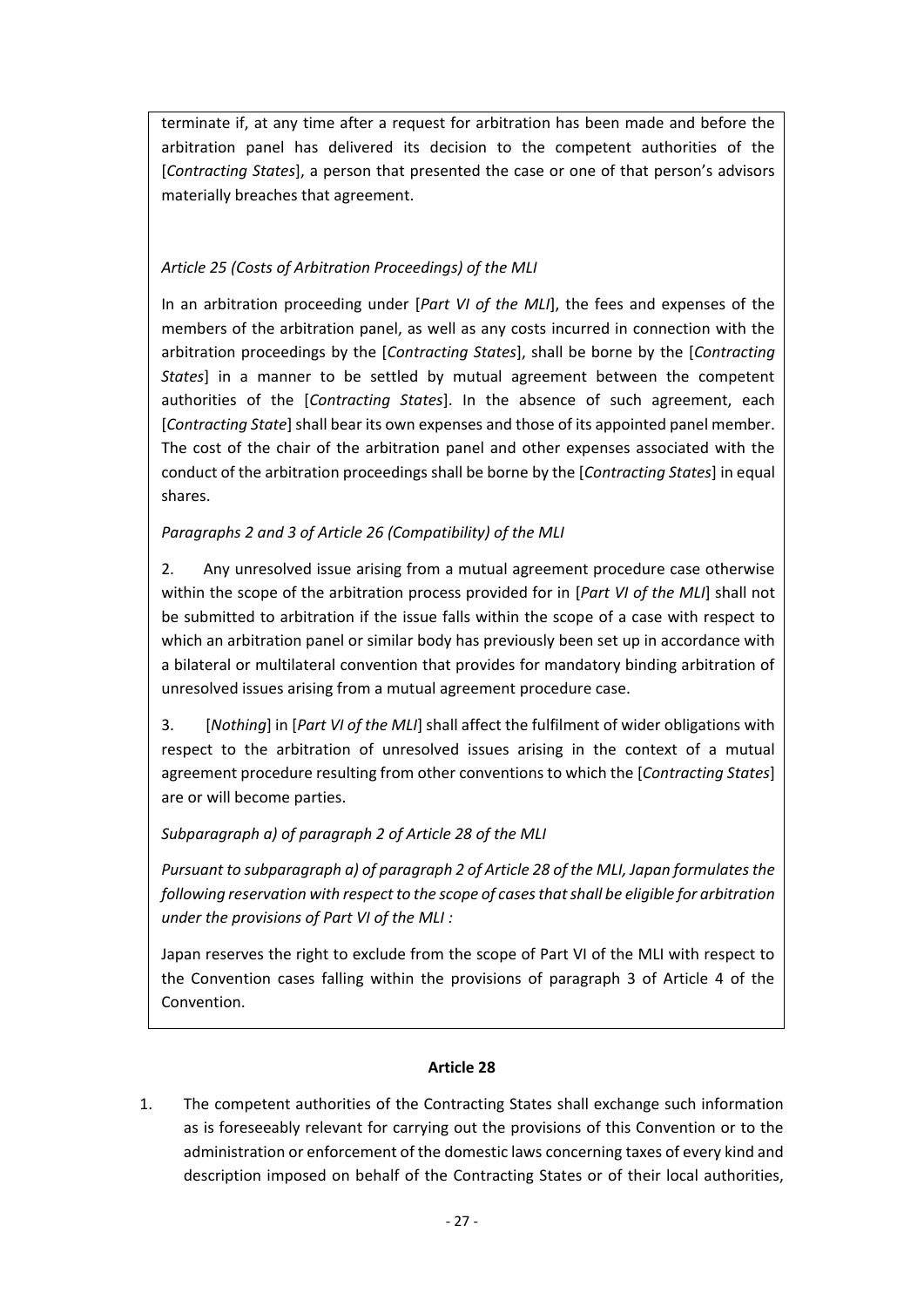insofar as the taxation thereunder is not contrary to this Convention. The exchange of information is not restricted by Articles 1 and 2.

- 2. Any information received under paragraph 1 by a Contracting State shall be treated as secret in the same manner as information obtained under the domestic laws of that Contracting State and shall be disclosed only to persons or authorities (including courts and administrative bodies) concerned with the assessment or collection of, the enforcement or prosecution in respect of, the determination of appeals in relation to the taxes referred to in paragraph 1, or the oversight of the above. Such persons or authorities shall use the information only for such purposes. They may disclose the information in public court proceedings or in judicial decisions.
- 3. In no case shall the provisions of paragraphs 1 and 2 be construed so as to impose on a Contracting State the obligation:
	- (a) to carry out administrative measures at variance with the laws and administrative practice of that or of the other Contracting State;
	- (b) to supply information which is not obtainable under the laws or in the normal course of the administration of that or of the other Contracting State;
	- (c) to supply information which would disclose any trade, business, industrial, commercial or professional secret or trade process, or information the disclosure of which would be contrary to public policy.
- 4. If information is requested by a Contracting State in accordance with the provisions of this Article, the other Contracting State shall use its information gathering measures to obtain the requested information, even though that other Contracting State may not need such information for its own tax purposes. The obligation contained in the preceding sentence is subject to the limitations of paragraph 3 but in no case shall such limitations be construed to permit a Contracting State to decline to supply information solely because it has no domestic interest in such information.
- 5. In no case shall the provisions of paragraph 3 be construed to permit a Contracting State to decline to supply information solely because the information is held by a bank, other financial institution, nominee or person acting in an agency or a fiduciary capacity or because it relates to ownership interests in a person.

- 1. Each of the Contracting States shall endeavour to collect such taxes imposed by the other Contracting State as will ensure that any exemption or reduced rate of tax granted under this Convention by that other Contracting State shall not be enjoyed by persons not entitled to such benefits. The Contracting State making such collections shall be responsible to the other Contracting State for the sums thus collected.
- 2. In no case shall the provisions of paragraph 1 be construed so as to impose upon either of the Contracting States the obligation to carry out administrative measures at variance with the regulations and practices of the Contracting State endeavouring to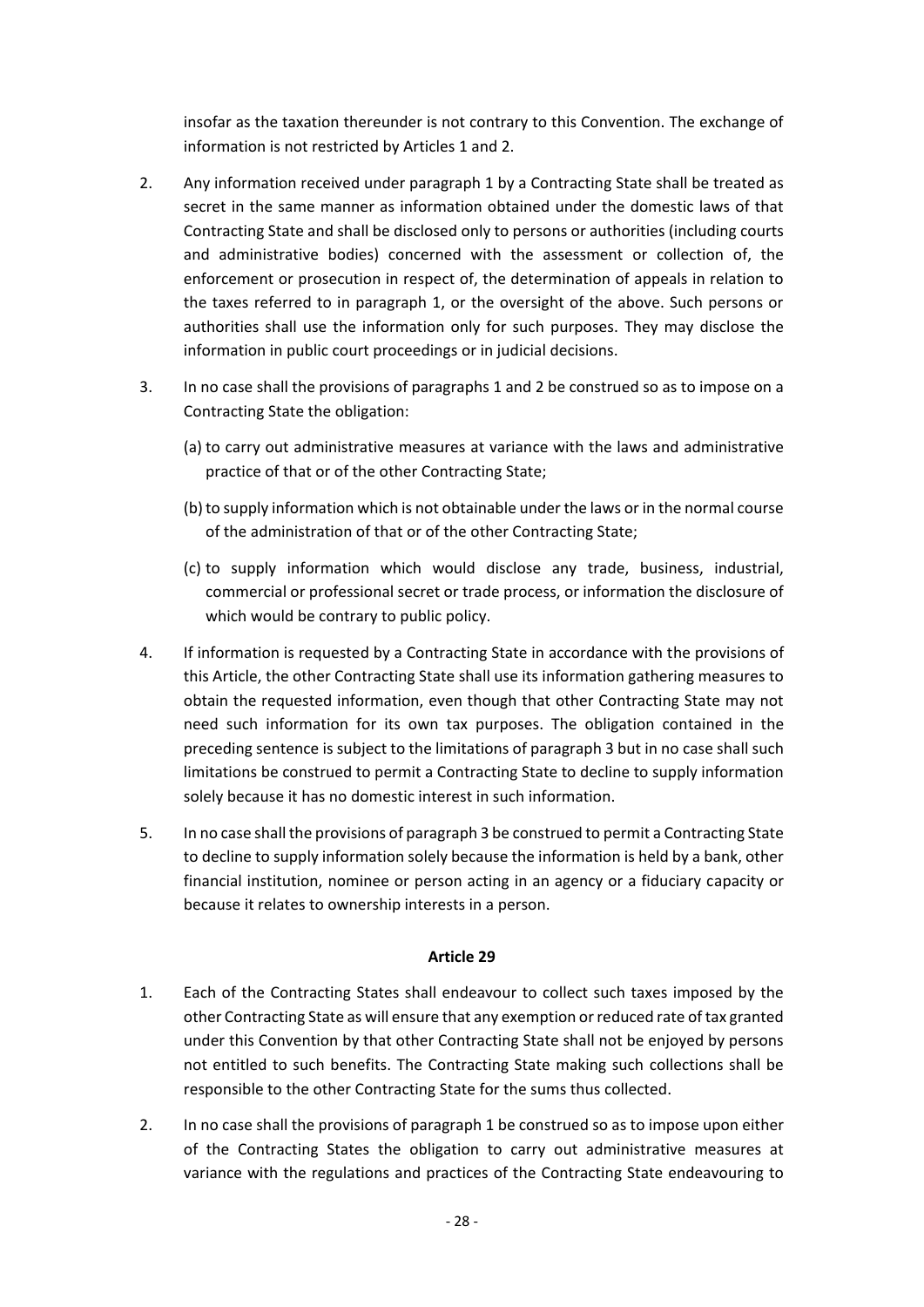collect the tax or which would be contrary to the public policy (ordre public) of that Contracting State.

# **Article 30**

Nothing in this Convention shall affect the fiscal privileges of diplomatic agents or consular officers under the general rules of international law or under the provisions of special agreements.

*The following paragraph 1 of Article 7 of the MLI applies and supersedes the provisions of this Convention:*

*ARTICLE 7 OF THE MLI – PREVENTION OF TREATY ABUSE*

(*Principal purposes test provision)*

Notwithstanding any provisions of [*the Convention*], a benefit under [*the Convention*] shall not be granted in respect of an item of income or capital if it is reasonable to conclude, having regard to all relevant facts and circumstances, that obtaining that benefit was one of the principal purposes of any arrangement or transaction that resulted directly or indirectly in that benefit, unless it is established that granting that benefit in these circumstances would be in accordance with the object and purpose of the relevant provisions of [*the Convention*].

# **Article 31**

- 1. This Convention shall be ratified and the instruments of ratification shall be exchanged at Tokyo as soon as possible.
- 2. This Convention shall enter into force on the thirtieth day after the date of the exchange of instruments of ratification and shall have effect:
	- (a) in Luxembourg:
		- (i) as regards taxes withheld at source on or after the first day of January of the calendar year next following that in which this Convention enters into force;
		- (ii) as regards other taxes on income and on capital for any taxable year beginning on or after the first day of January of the calendar year next following that in which this Convention enters into force; and
	- (b) inJapan:

as regards income for any taxable year beginning on or after the first day of January of the calendar year next following that in which this Convention enters into force.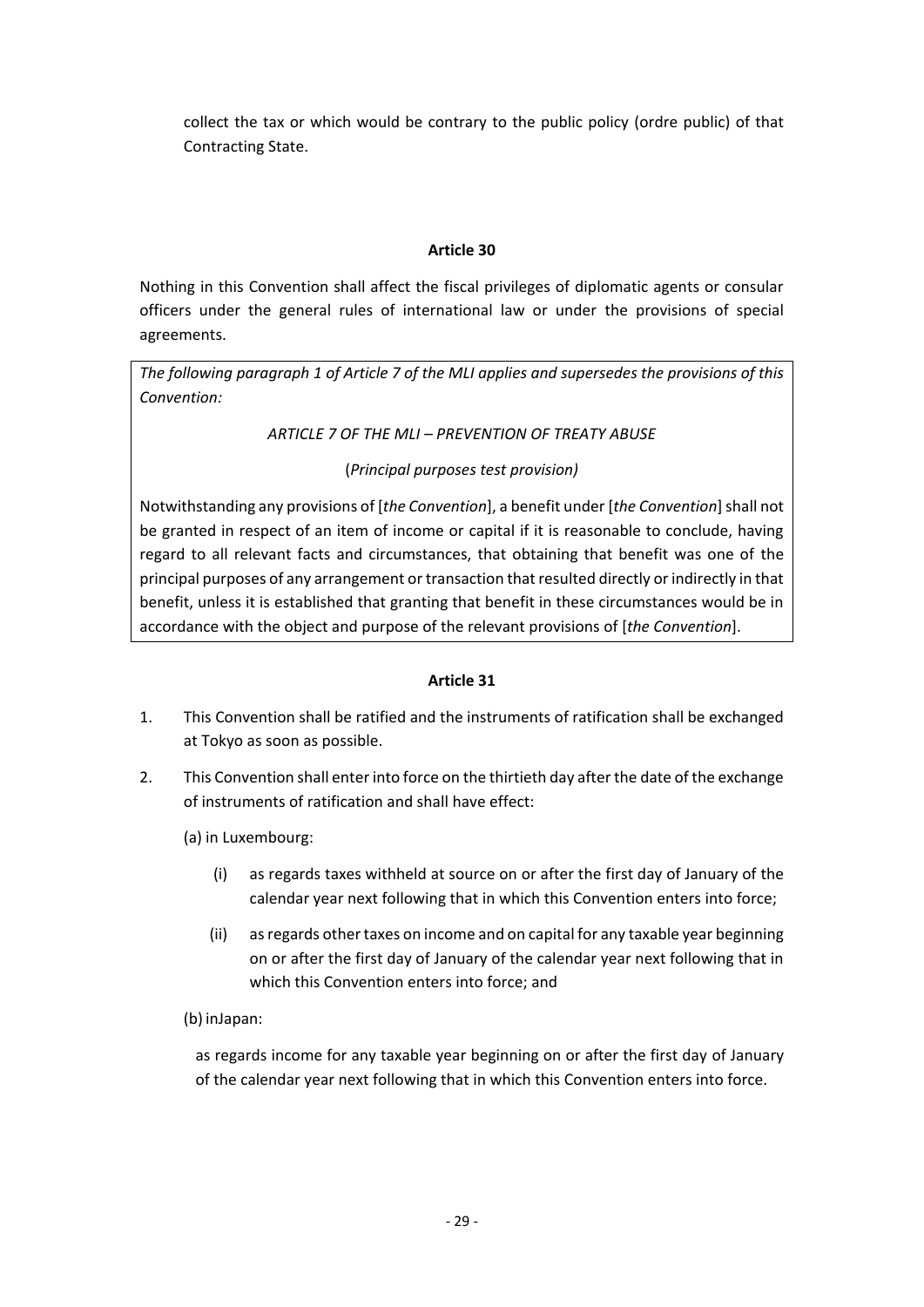This Convention shall continue in effect indefinitely but either Contracting State may, on or before the thirtieth day of June of any calendar year beginning after the expiration of a period of five years from the date of its entry into force, give to the other Contracting State, through the diplomatic channel, written notice of termination and, in such event, this Convention shall cease to have effect:

- (a) in Luxembourg:
	- (i) as regards taxes withheld at source on or after the first day of January of the calendar year next following that in which the notice of termination is given;
	- (ii) as regards other taxes on income and on capital for any taxable year beginning on or after the first day of January of the calendar year next following that in which the notice of termination is given; and
- (b) in Japan:

as regards income for any taxable year beginning on or after the first day of January of the calendar year next following that in which the notice of termination is given.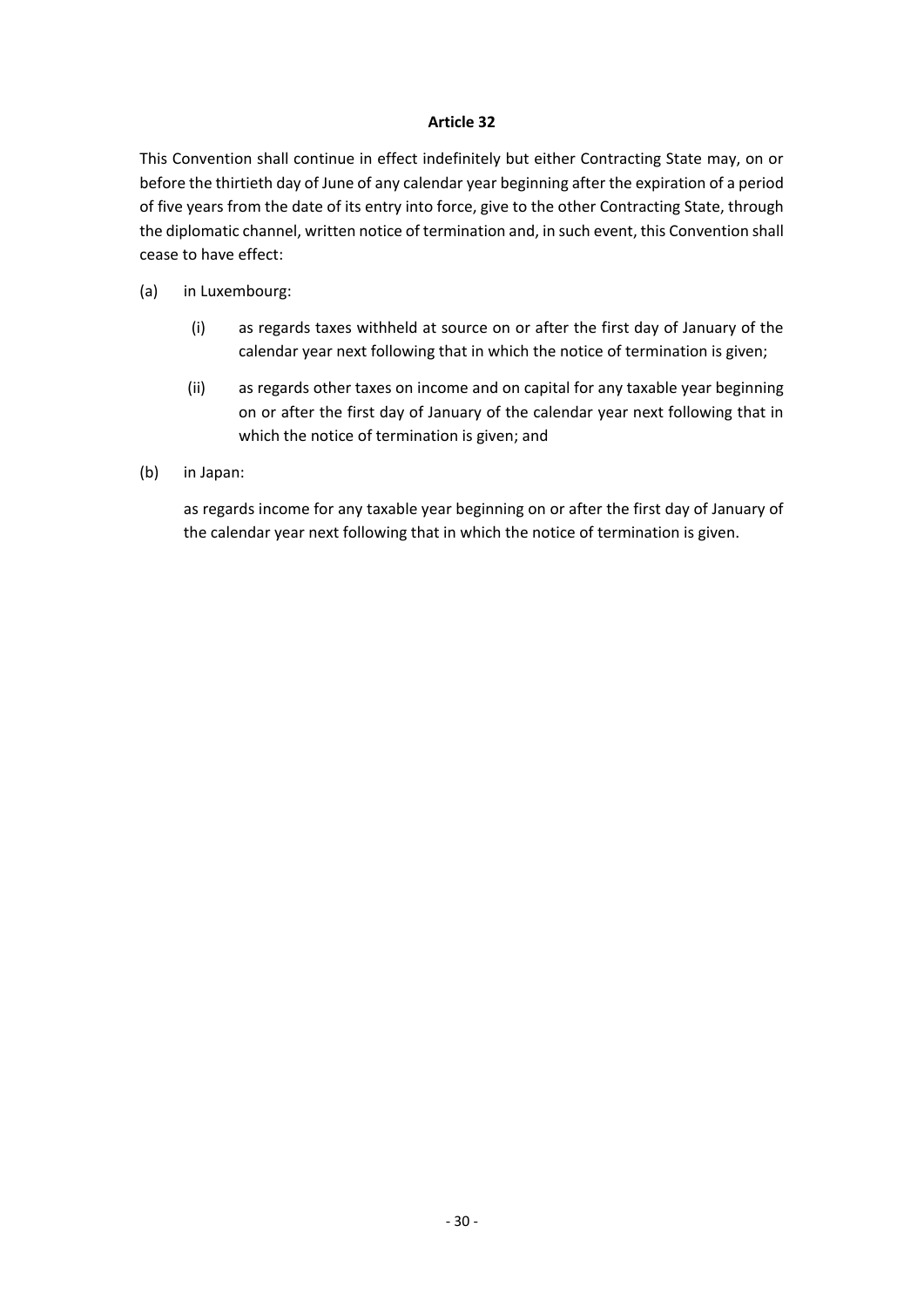His Excellency Mr. Luc Frieden Minister of Finance of the Grand Duchy of Luxembourg Excellency:

I have the honour to refer to the Convention between Japan and the Grand Duchy of Luxembourg for the avoidance of double taxation and the prevention of fiscal evasion with respect to taxes on income and/or to a certain other tax, signed at Luxembourg on 5 March 1992, as amended by the Protocol signed today (hereinafter referred to as «the Convention») and to propose on behalf of the Government of Japan the following understandings:

- 1. With reference to Article 28 of the Convention:
	- (a) In no case shall the provisions of that Article be construed so as to impose on a Contracting State the obligation to supply, without any specific request from the competent authority of the other Contracting State, information on an automatic or a spontaneous basis.
	- (b) When a Contracting State is making a request for information in accordance with the provisions of the Convention, the competent authority of that Contracting State shall provide the following information to the competent authority of the other Contracting State to demonstrate the foreseeable relevance of the information to the request:
		- (i) the identity of the person under examination;
		- (ii) a statement of the information sought including its nature and the form in which the first-mentioned Contracting State wishes to receive the information from the other Contracting State;
		- (iii) the tax purposes for which the requested information is sought;
		- (iv) grounds for believing that the requested information is held by the other Contracting State or is in the possession or control of a person within the other Contracting State;
		- (v) to the extent known, the name and address of any person believed to be in possession or control of the requested information;
		- (vi) a statement that the first-mentioned Contracting State has pursued all means available within the first-mentioned Contracting State to obtain the requested information, except those that would give rise to disproportionate difficulties.
- 2. With reference to paragraph 5 of Article 28 of the Convention, a Contracting State may decline to supply information relating to confidential communications between attorneys, solicitors or other admitted legal representatives in their role as such and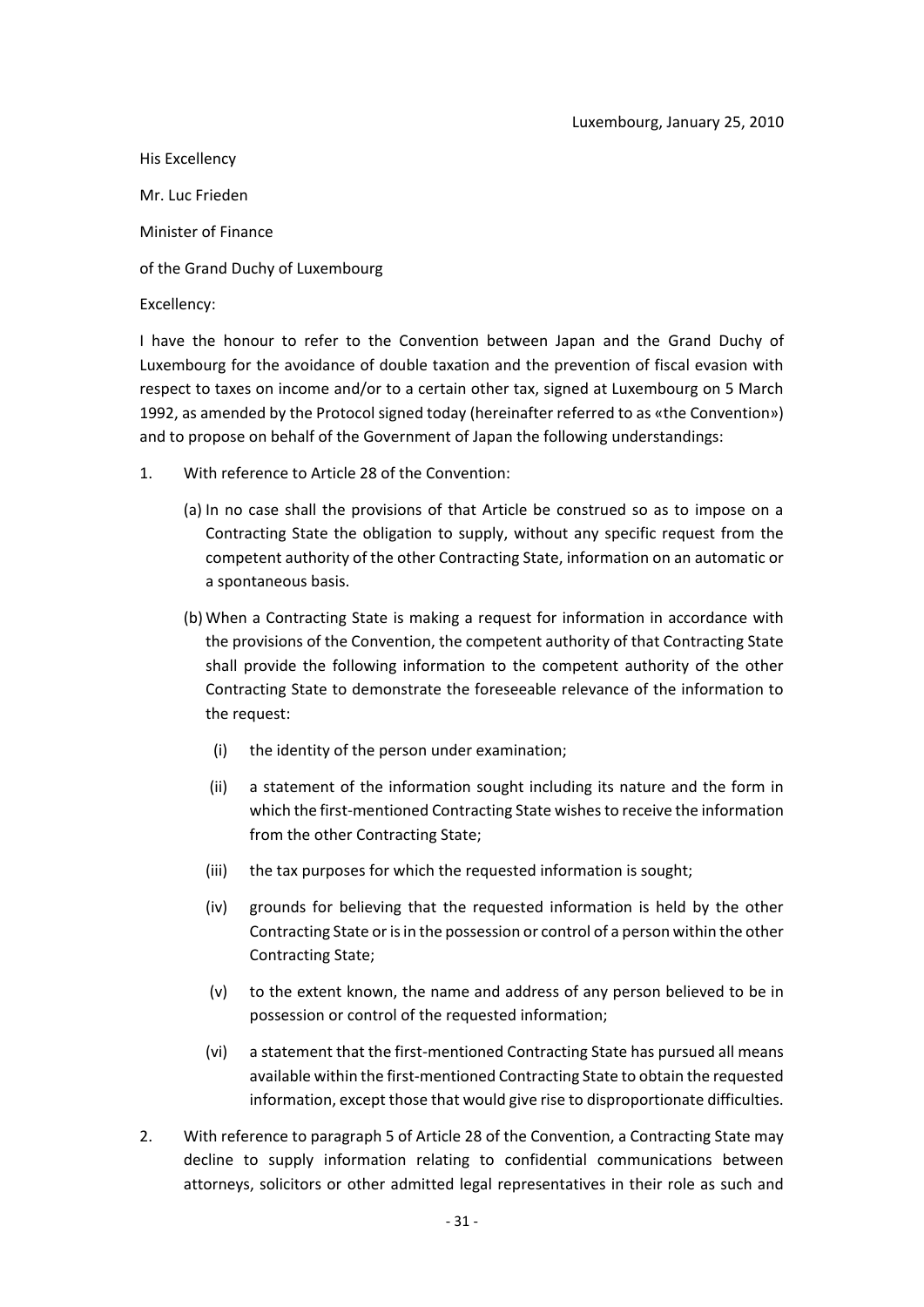their clients to the extent that the communications are protected from disclosure under the domestic laws of that Contracting State.

If the foregoing understanding meet with the approval of the Government of the Grand Duchy of Luxembourg, I have further the honour to suggest that the present Note and Your Excellency's Note in reply to that effect shall constitute an agreement between the two Governments in this matter, which shall enter into force at the same time as the entry into force of the Protocol signed today.

I avail myself of this opportunity to extend to Your Excellency the assurance of my highest consideration.

> Takashi Suetsuna Ambassador Extraordinary and Plenipotentiary of Japan to the Grand Duchy of Luxembourg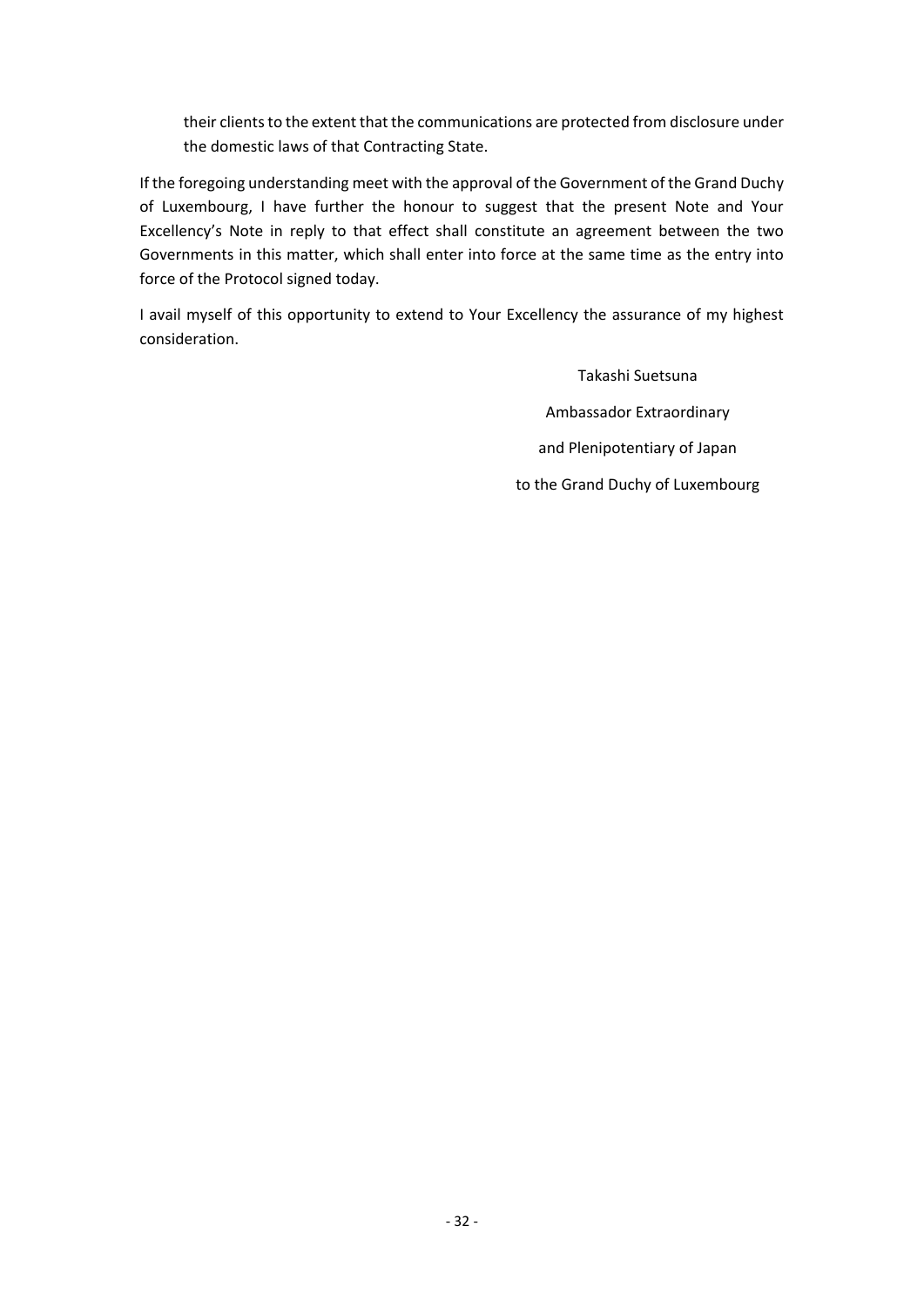His Excellency Mr. Takashi Suetsuna Ambassador Extraordinary and Plenipotentiary of Japan to the Grand Duchy of Luxembourg Excellency,

I have the honour to acknowledge the receipt of Your Excellency's Note of today's date which reads as follows:

«I have the honour to refer to the Convention between Japan and the Grand Duchy of Luxembourg for the avoidance of double taxation and the prevention of fiscal evasion with respect to taxes on income and/or to a certain other tax, signed at Luxembourg on 5 March 1992, as amended by the Protocol signed today (hereinafter referred to as «the Convention») and to propose on behalf of the Government of Japan the following understandings:

- 1. With reference to Article 28 of the Convention:
	- (a) In no case shall the provisions of that Article be construed so as to impose on a Contracting State the obligation to supply, without any specific request from the competent authority of the other Contracting State, information on an automatic or a spontaneous basis.
	- (b) When a Contracting State is making a request for information in accordance with the provisions of the Convention, the competent authority of that Contracting State shall provide the following information to the competent authority of the other Contracting State to demonstrate the foreseeable relevance of the information to the request:
		- (i) the identity of the person under examination;
		- (ii) a statement of the information sought including its nature and the form in which the first-mentioned Contracting State wishes to receive the information from the other Contracting State;
		- (iii) the tax purposes for which the requested information is sought;
		- (iv) grounds for believing that the requested information is held by the other Contracting State or is in the possession or control of a person within the other Contracting State;
		- (v) to the extent known, the name and address of any person believed to be in possession or control of the requested information;
		- (vi) a statement that the first-mentioned Contracting State has pursued all means available within the first-mentioned Contracting State to obtain the requested information, except those that would give rise to disproportionate difficulties.